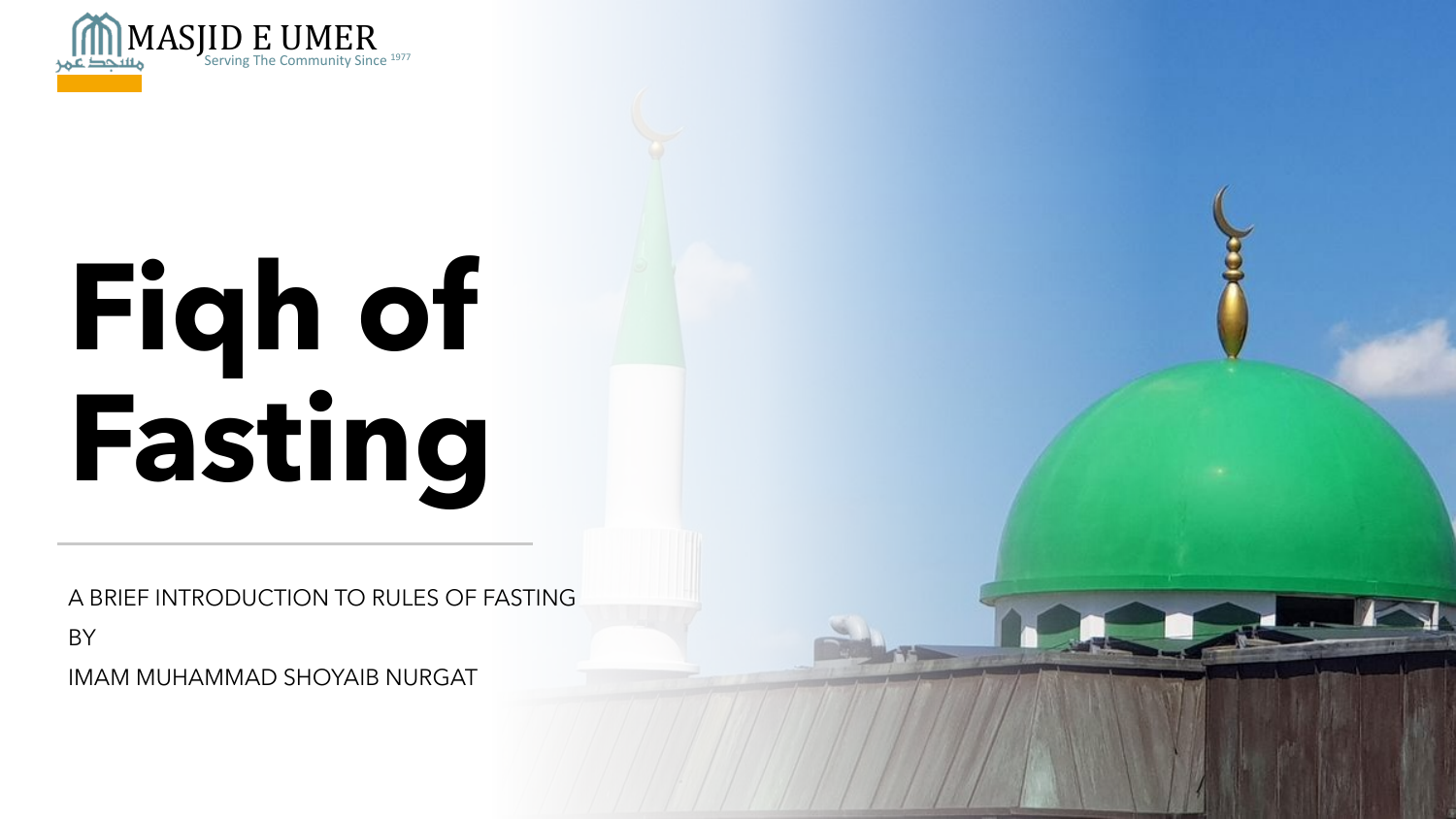#### **The Fasts of Ramadhan are Fardh**

#### يَـٰٓأَيُّهَا ٱلَّذِينَ ءَامَنُواْ كُتِبَ عَلَيۡحُمُ ٱلصِّيَامُ كَمَا كُتِبَ عَلَى ٱلَّذِينَ مِن قَبَلِحُمۡ لَعَلَّكُمۡ تَتَّقُونَ َ ِّ بِ َّ  $\overline{1}$

O you who believe! the fasts have been enjoined upon you as they were enjoined upon those before you, so that you may be God-fearing. (Baqarah: 183)

> فمَن شَهدَ مِنكُمُ ٱلشَّهرَ فَلَْبَصُمَّه َل

"So those of you who witness the month must fast in it." (Baqarah:185)

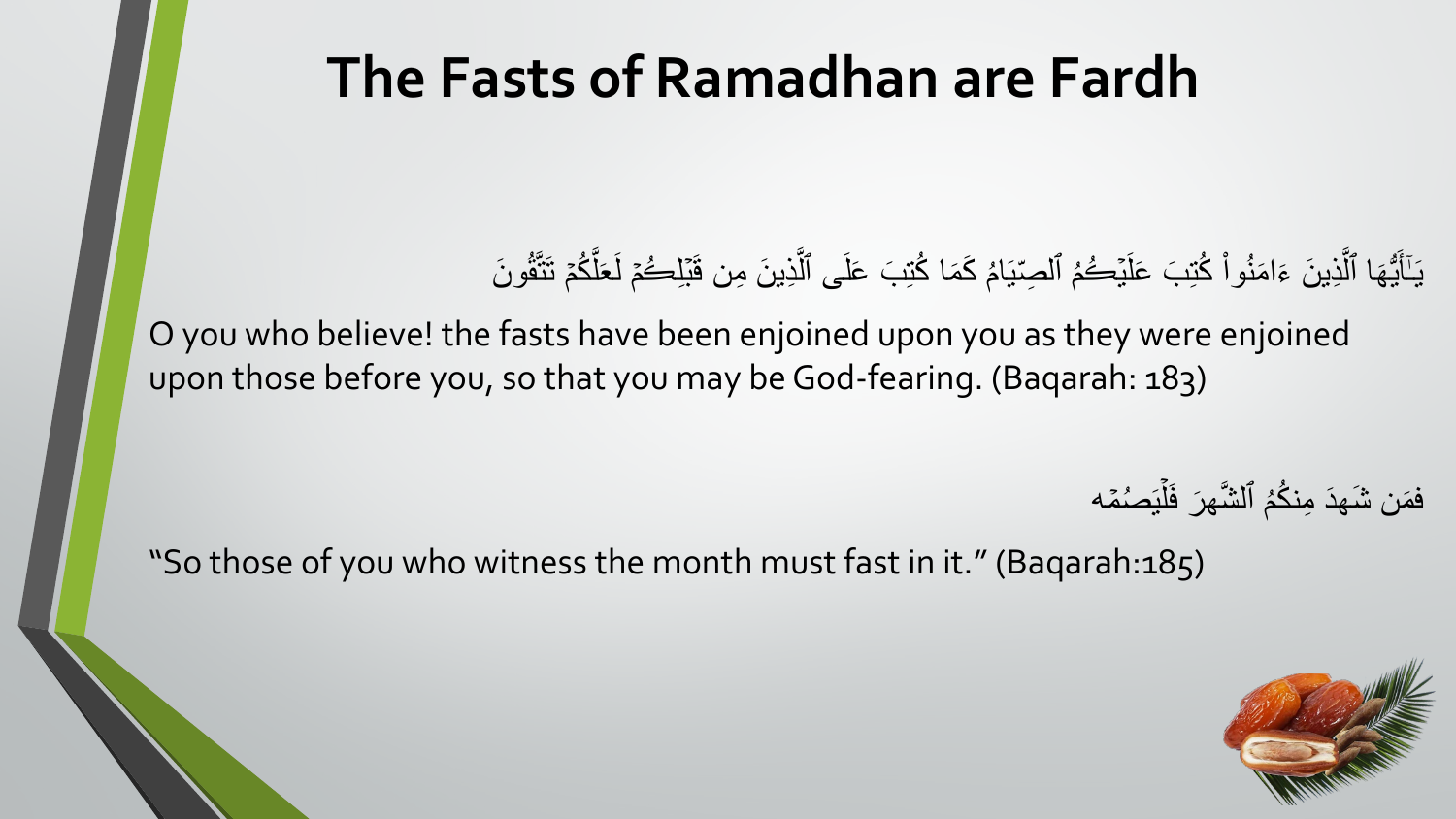### **Virtues of Fasting in Ramadhan**

- Sahl bin Sa'ad reported that Rasullulah صلى الله عليه وسلمSaid: In Paradise there is a gate which is called **Rayyan**, through which only the people who fast would enter on the Day on Resurrection. No one else would enter along with them. It would be announced: Where are the people who fast that they should be admitted into it? And when the last of them would enter, it would be closed, and no one would enter it. (Muslim)
- Abu Huraira narrated that Rasullulah صلى الله عليه وسلمSaid that Allah Almighty says: The Fast is for Me and I will give the reward for it, as he leaves his sexual desire, food and drink for My Sake. Fasting is a **shield** (from Hellfire) and there are two pleasures for a fasting person, one at the time of breaking his fast, and the other at the time **when he will meet his Lord**. And the smell of the mouth of a fasting person is better in Allah's Sight than the smell of musk." (Bukhari)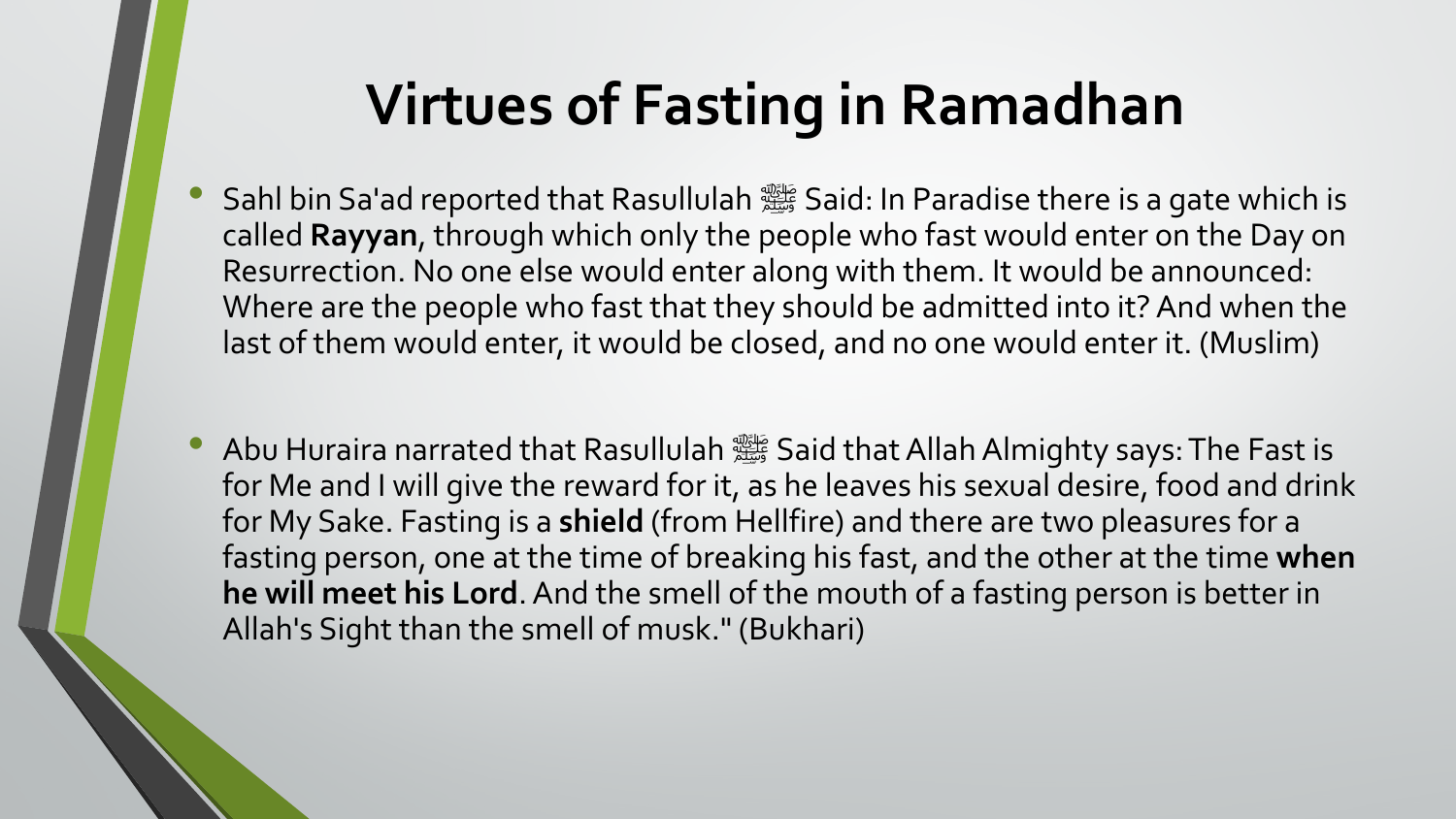# **You can never make up for neglecting the fast of Ramadhan**

#### عَنْ أَبِي هُرَيْرَةَ، قَالَ قَالَ رَسُولُ اللَّهِ صلى الله عليه وسلم " مَنْ أَفْطَرَ يَوْمًا مِنْ رَمَضَانَ مِنْ غَيْرِ ؚ<br>ؚ ْ ֦֧<u>֘</u> <u>់</u> <u>់</u> ً رُخْصَةٍ وَلاَ مَرَضٍ لَمْ يَقْضِ عَنْهُ صَوْمُ الذَّهْرِ كُلِّهِ وَإِنْ صَامَهُ " ֖֚֚֡֡<u>֚</u> ا<br>ا <u>់</u> ֦֧<u>֘</u> ֦֧֖֧֟֟֟֟֟֟֟֟֟֟֟֟֟֟֩֕<sup>֟</sup> ्राप्त स्थापना अस्ति ।<br>सन्दर्भ सामग्रीहरू ֚֚<u>֓</u> ֧֖֧֟֓֟֓֓<u>֓</u>

#### Rasullulah صلى الله عليه وسلمSaid:

"Whoever does not fast one day in Ramadhan without having a concession allowing that or illness, fasting for a lifetime will not make up for that." (Abu Dawood, Tirmizi, Ibn Majah)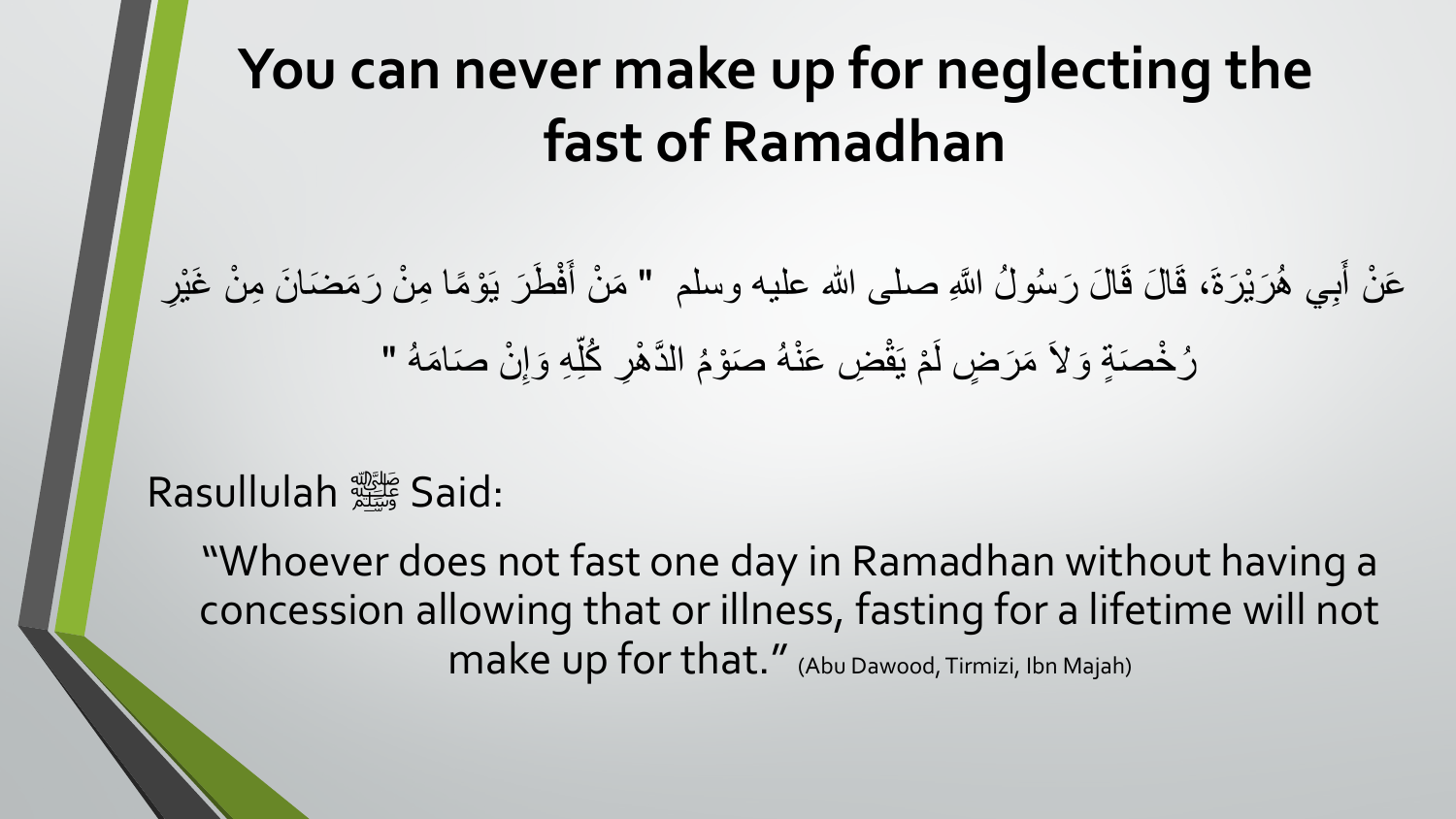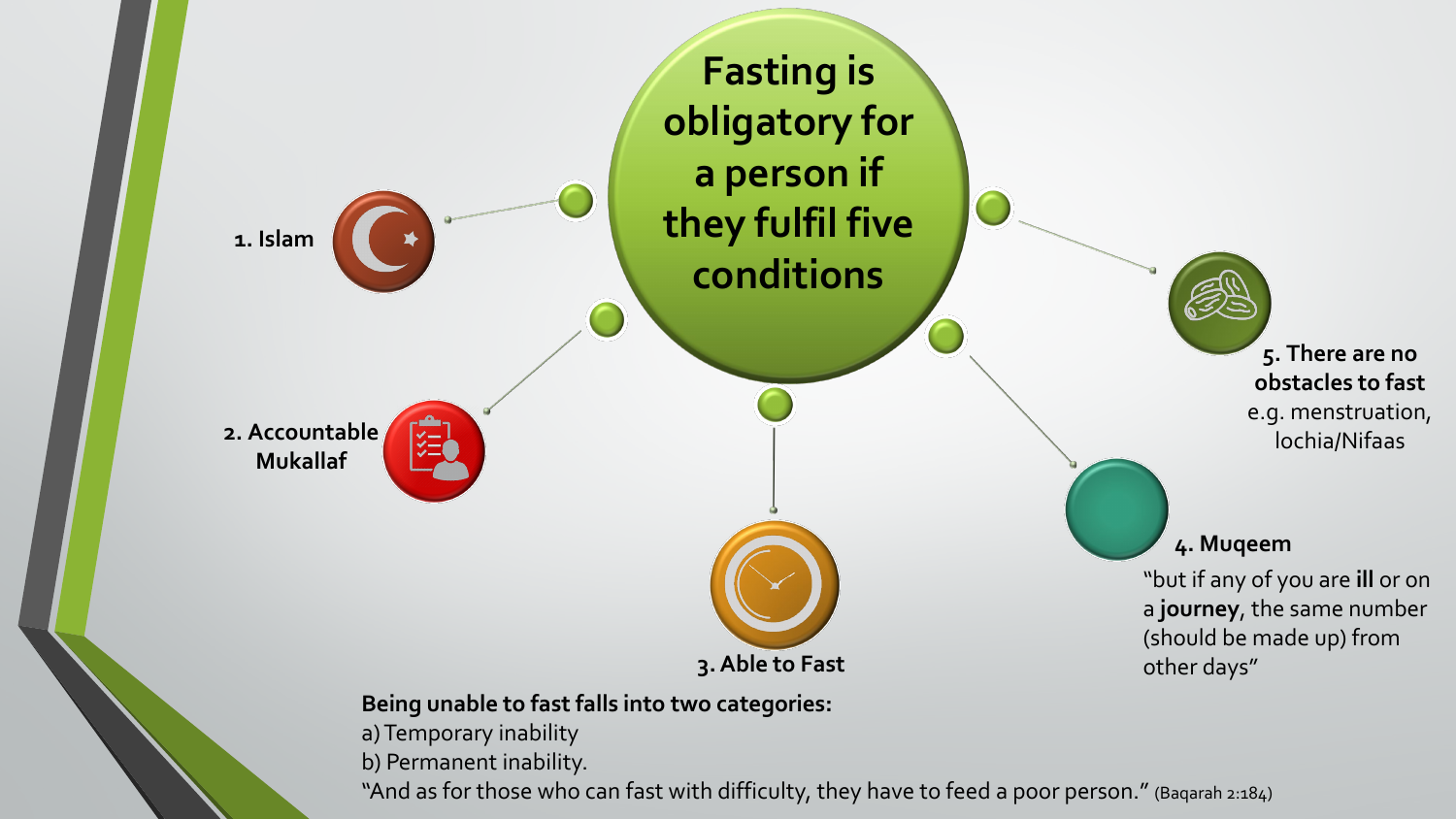#### **IMPORTANT**

- **Note**: If fasting is likely to be harmful for anyone, and a knowledgeable and trustworthy doctor tells them that it will harm them, then it is forbidden for them to fast, because -A**nd do not kill yourselves**" (al- وَ لَا تَقَتْلُوَاْ أَنفُسَكُم Allah says: م │<br>│ ا<br>ا Nisa: 29)
- **Note:** Fidya for the fast of Ramadhan cannot be given before Ramadhan; it must be given after Ramadhan starts. (Ahsan ul Fatawa Vol 4 Pg. 445)
- More details on fidya later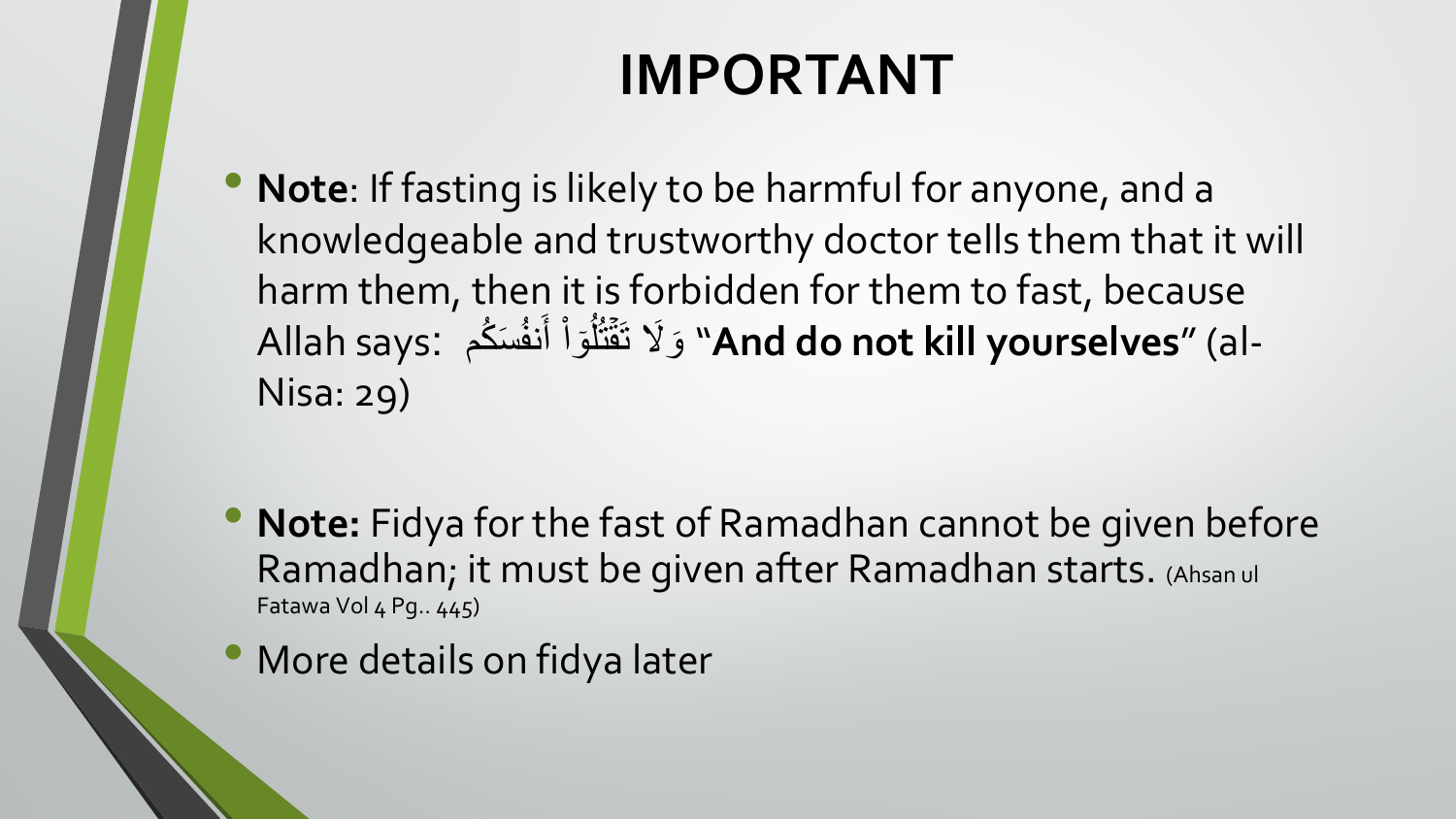# **Conclusion: Five Excuses For Being Exempt From Fasting…**

- 1. Illness- after recovery Qadha or Fidya if illness is chronic
- 2. Pregnancy or breast feeding- where the woman feels that fasting will put the life of the child in danger. Qadha necessary
- 3. Shar'ee travel/Safar- Qadha necessary
- 4. Old age- a person has become so weak due to old age that he can't fast- Fidya necessary
- 5. Period/bleeding after child birth. Qadha necessary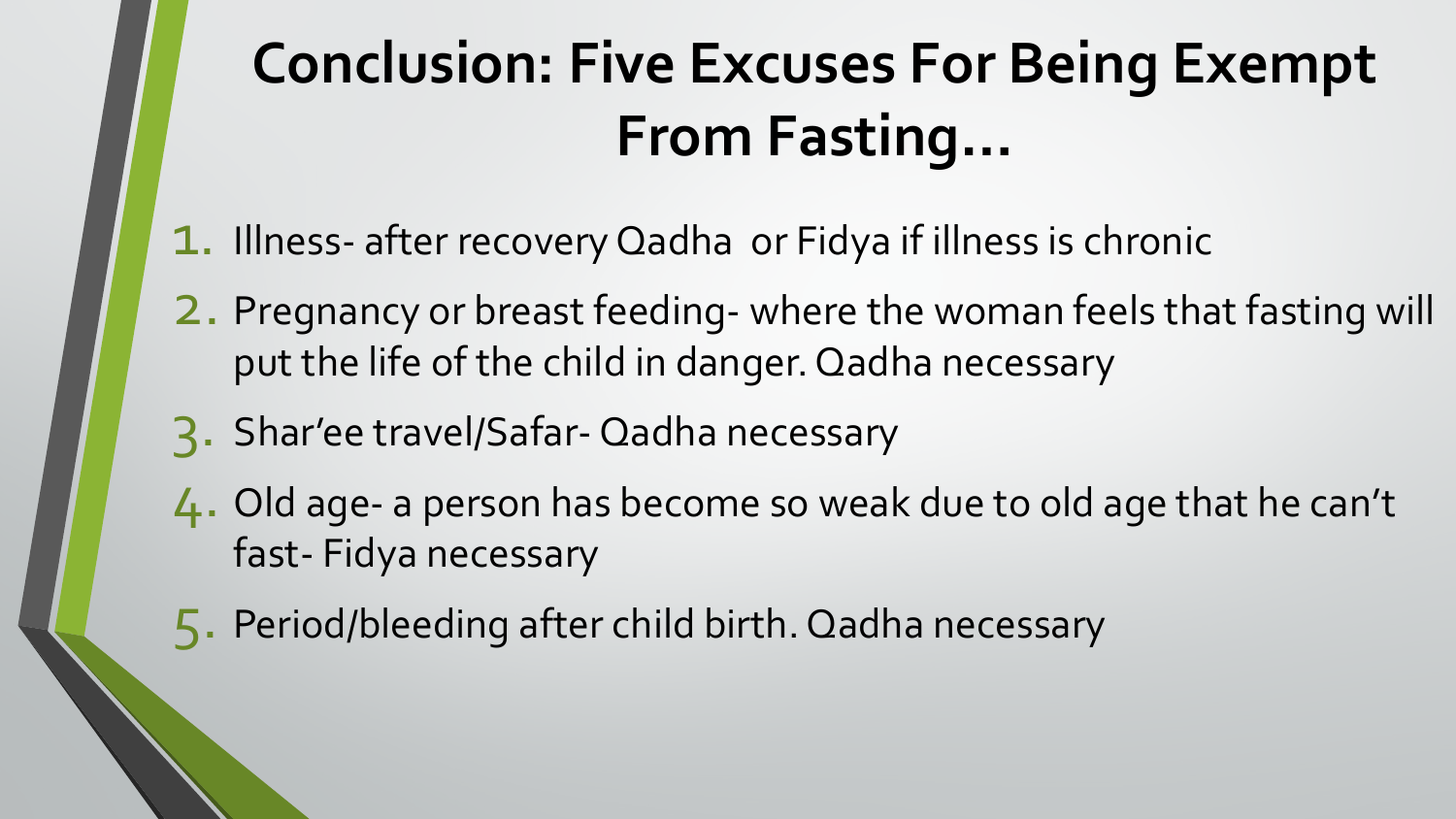#### **Note**

•If a woman did not fast due to periods or had to break the fast during the day, due to periods, she should not eat and drink openly.

• If she became clean during the day then it is waajib for her not to eat or drink until the time of sunset. (Ahsan ul Fatwa Vol 4 Pq.. 438)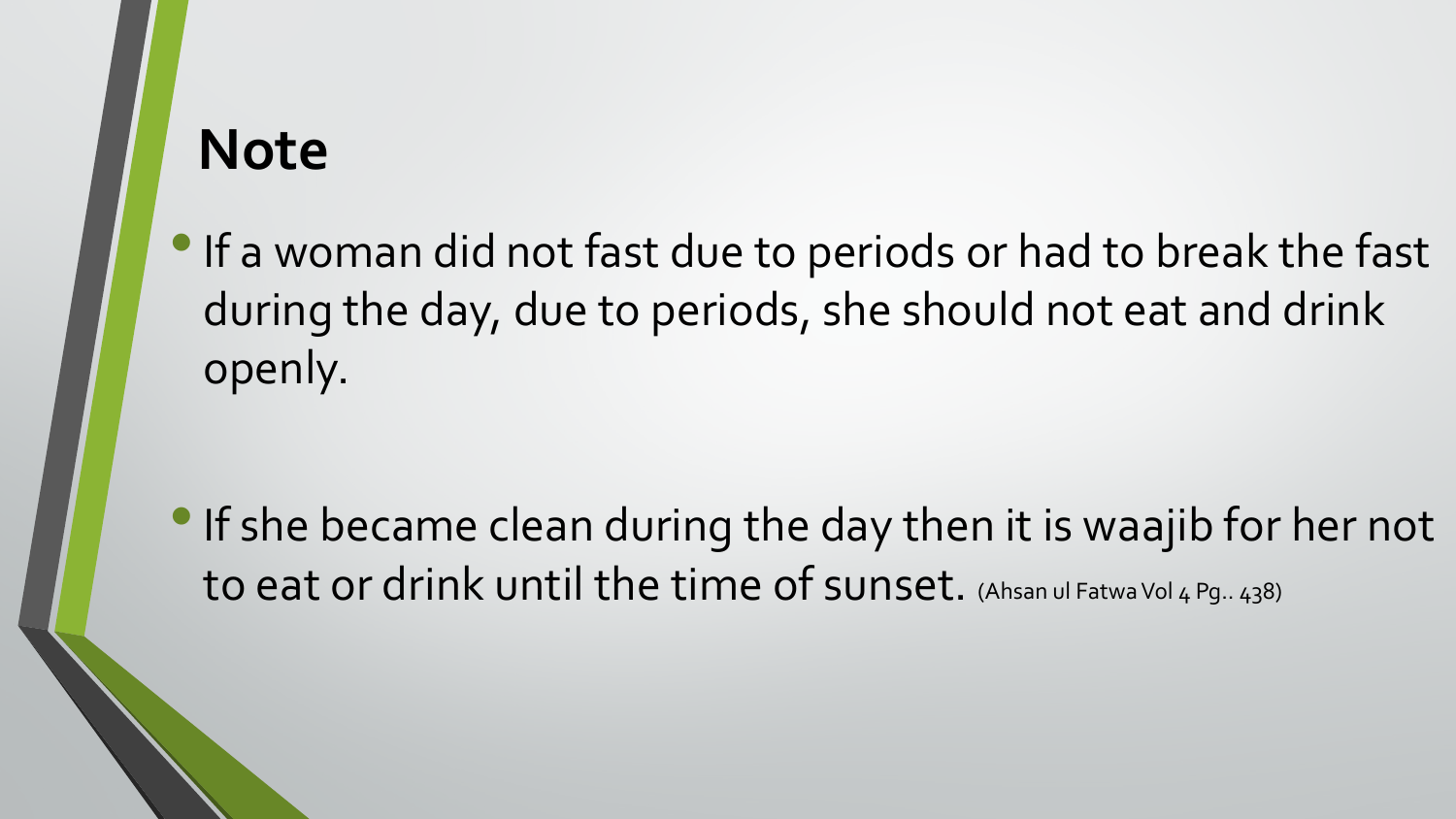#### **Suhoor**

• Eating suhoor is following the Sunnah:

قَالَ رَسُولُ اَللَّهِ - صلى الله عليه وسلم - تَسَحَّرُوا فَإِنَّ فِي اَلسَّحُورِ بَرَكَةً المسلم<br>المسلمات ِّ بِيَا الْمُسْتَقِينَ بِيَا الْمُسْتَقِينَ بِيَا الْمُسْتَقِينَ بِيَا الْمُسْتَقِينَ بِيَا الْمُسَتَقِينَ بِ ֝֝֝֝֝**֝** 

Anas ibn Maalik narrated that Rasulullah صلى said: "Eat suhoor, for in suhoor there is blessing." (Bukhari)

Rasulullah صلى الله عليه وسلمsaid, " Suhoor is a blessed meal, so do not abandon it even if you take only a sip of water. Verily, Allah and his angels send blessings upon those who take the pre-fasting meal." (Musnad Ahmad)

- To delay the suhoor to near the time of Subh Sadiq is Mustahab
- If someone fasted without eating Suhoor, it would be valid, but one missed out on a Sunnah.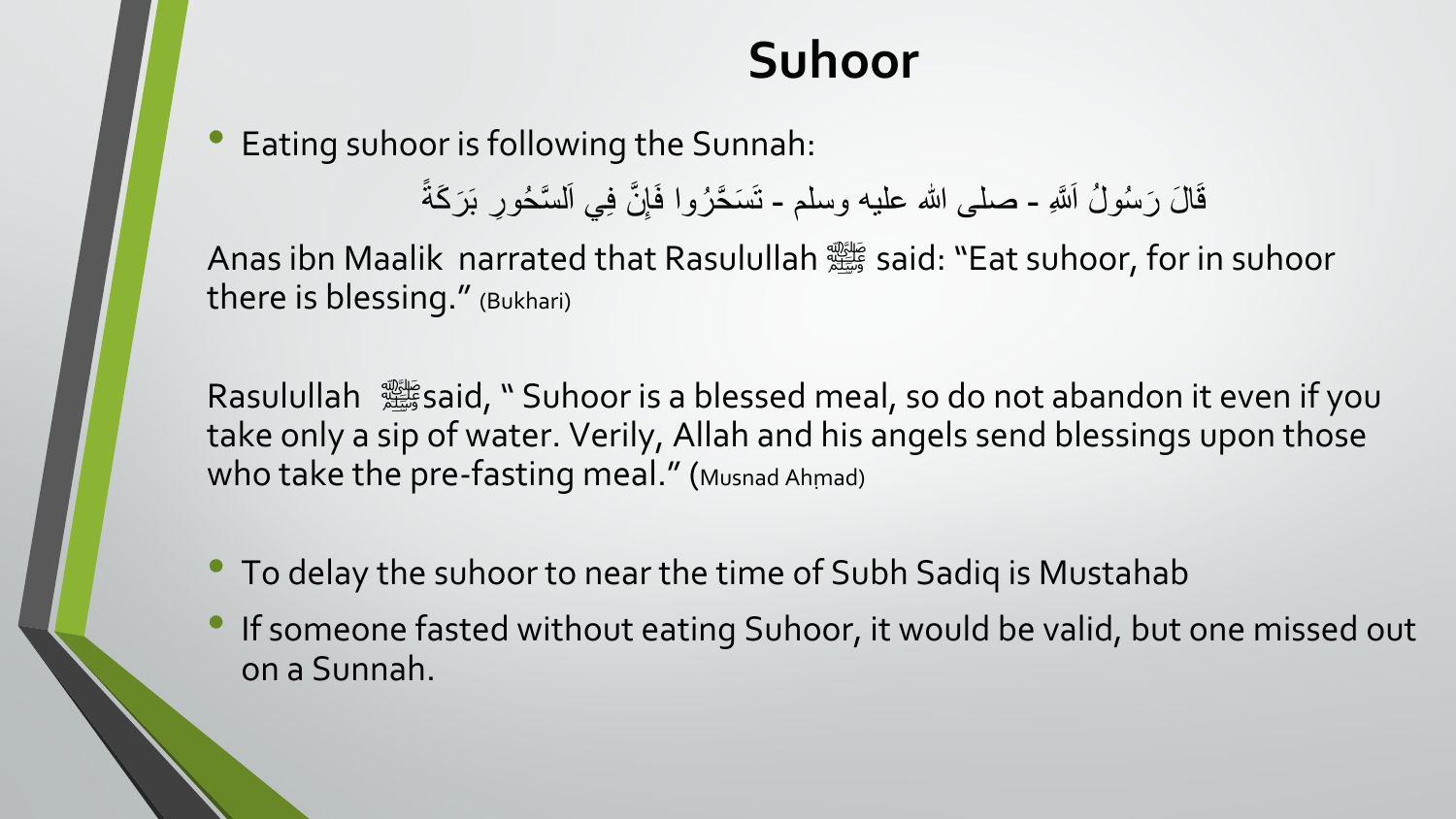#### **Delay the Suhoor- Hasten with Iftar**

**Rasulullah صلى الله عليه وسلم said:**

**"The people will remain on the right path as long as they hasten the breaking of the fast." (Bukhari)**

**Rasulullah صلى الله عليه وسلم said:**

**"We the Ambiya, were commanded to hasten iftar, delay suhoor and to place our right hand over our left hand in Salah"**

(Sahih Ibn Hibban; Al Mu'jamul Kabir; Al Mu'jamul Awsat)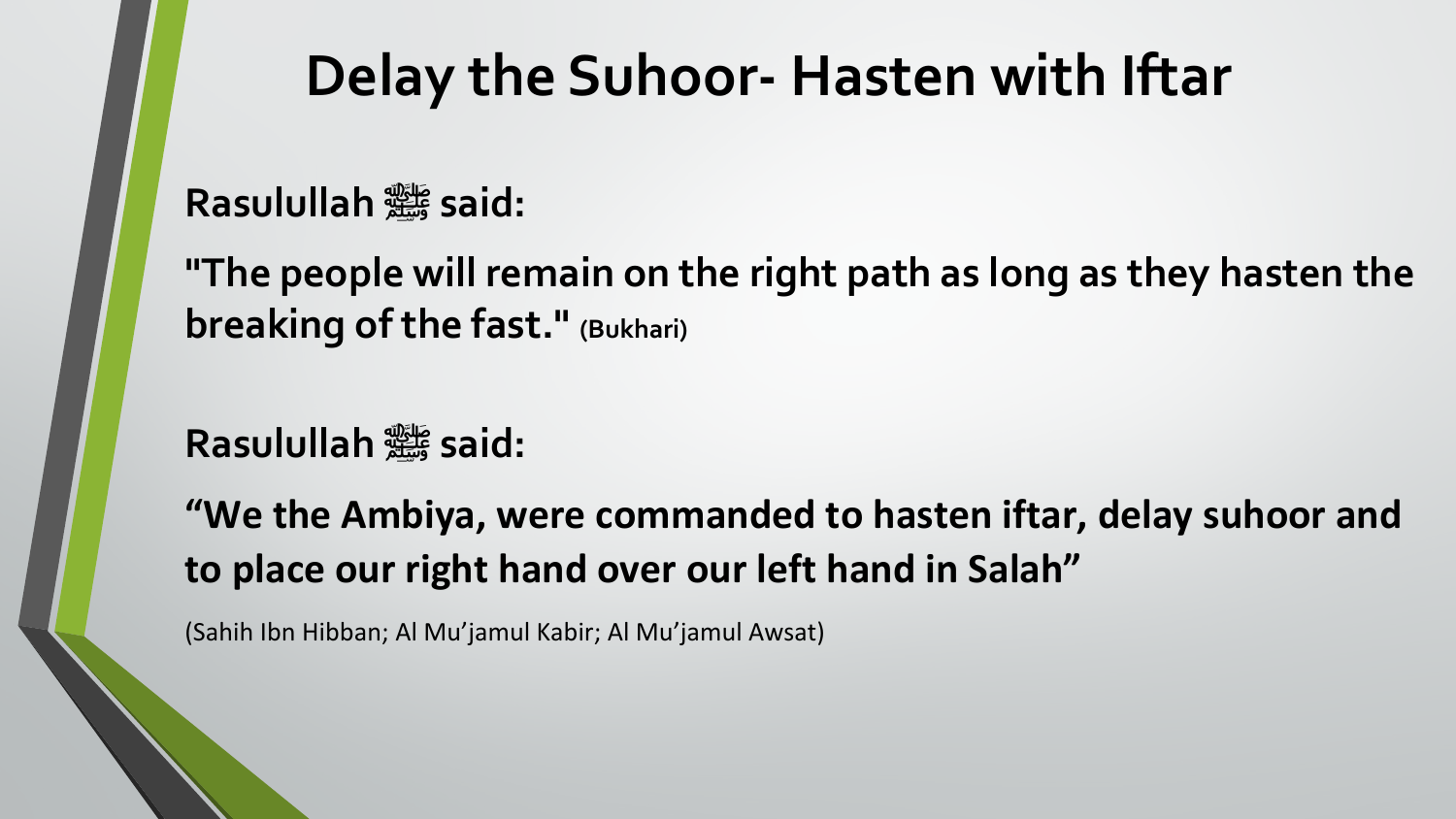# **Rules Of Fasting- Intention**

" إِنَّمَا الأَعْمَالُ بِالنِّيَّاتِ" ֺ<u>֓</u>

"Actions are judged according to intentions". (Bukhari)

- Intention is **obligatory**, one will intend for each fast every day. Intention is from the heart, the 'suhoor' that is eaten for beginning the fast would also suffice. Just the saying of: I will fast' will suffice for the intention.
- Intention can be made **from the night;** and can be made until the 'Shar'ee midday'. (for Ramadhan, Nazar Muayyin and nafl fast)
- If one has intended; but wants to eat or drink before Subh sadiq it is permissible. As the fast commences from Subh Sadiq.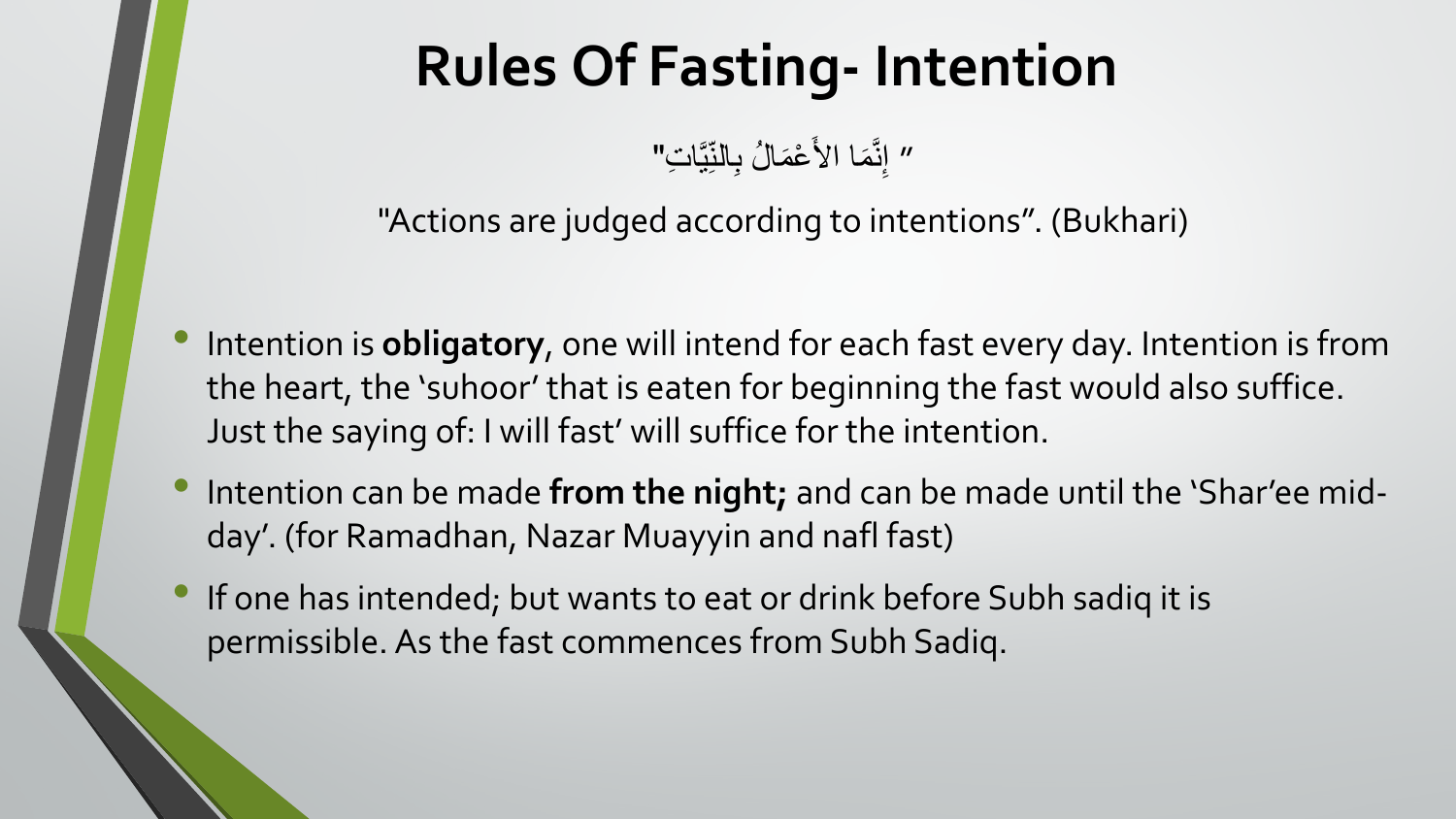#### **If a woman becomes clean after Subh Sadiq, does she need to fast?**

- No, she cannot fast, but will act as though she is a fasting person…
- During the time she is on her periods she may eat or drink but not in front of anyone. (Ahsan ul Fatawaa Vol 4 Pg. 438)
- If she became clean before Subh Sadiq then...

**a)** If she had become clean after completing ten days, then whether she has time for ghusl or not, she has to fast.

**b)** If she has become clean before the ten days then, she would need to determine as to whether she can take a bath before Subh Sadiq or not?

If she can, then the fast would be obligatory on her; otherwise the fast of the day is not obligatory for her, she will keep Qadha of it.

(Kitab ul Masa'il pg. 74).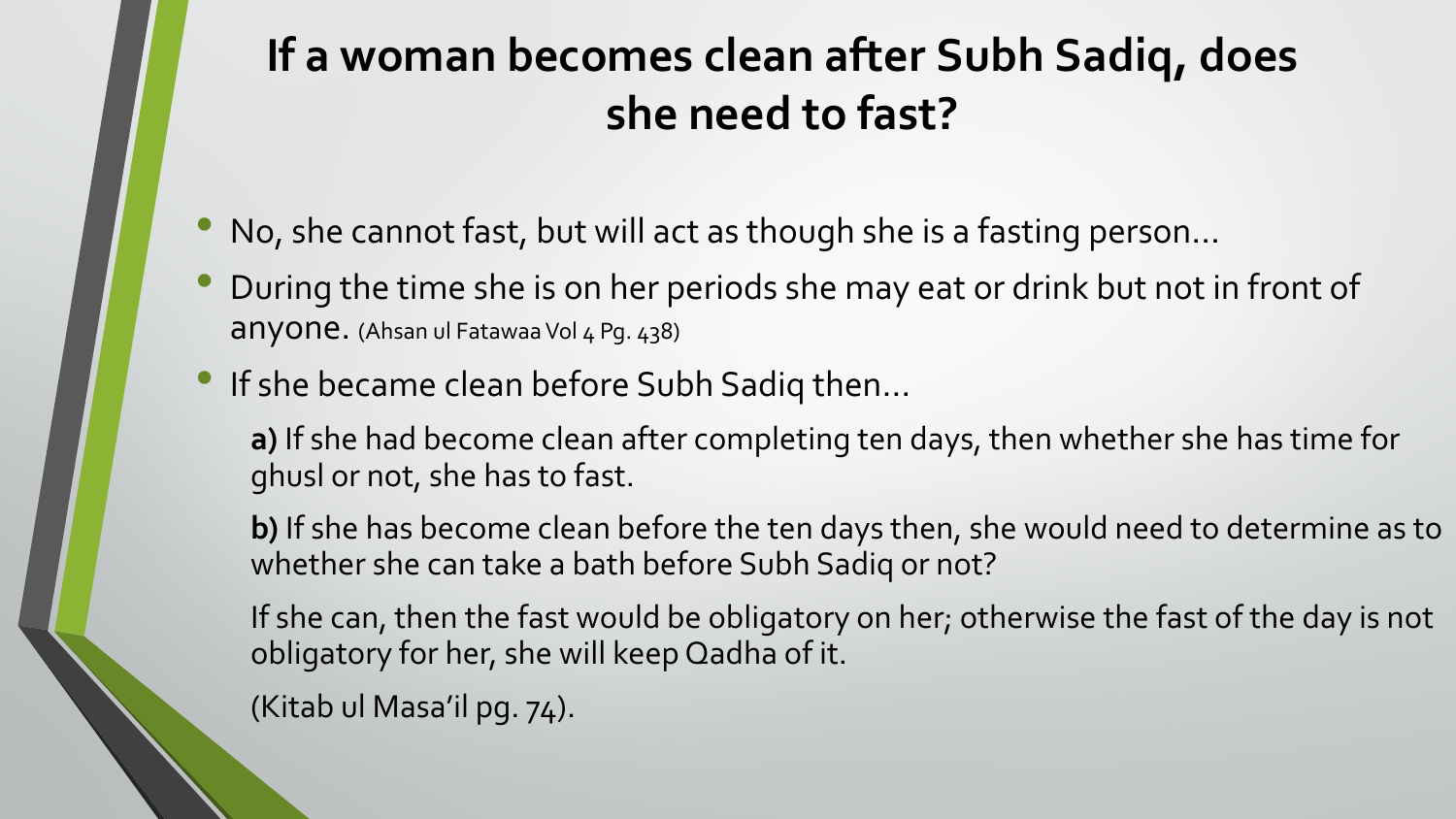# **A woman has to keep the Qadha of the fast missed…**

Ayesha RA narrated:

"We would menstruate during the time of Rasulullah صلى الله عليه وسلم then when we became pure:

#### فَيَأْمُرُنَا بِقَضَاءِ الصَّوْمِ وَلاَ يَأْمُرُنَا بِقَضَاءِ الصَّلاَةِ . ؚ<br>ۣ ِّ بِ **֖֚֡**֖֖֖֖֖֖֖֚֚֚֚ ُ ؘ<br>֡֕ י<br>י

We were ordered to make up the fasts, but we were not ordered to make up the Salah." (Nasa'i, Tirmizi)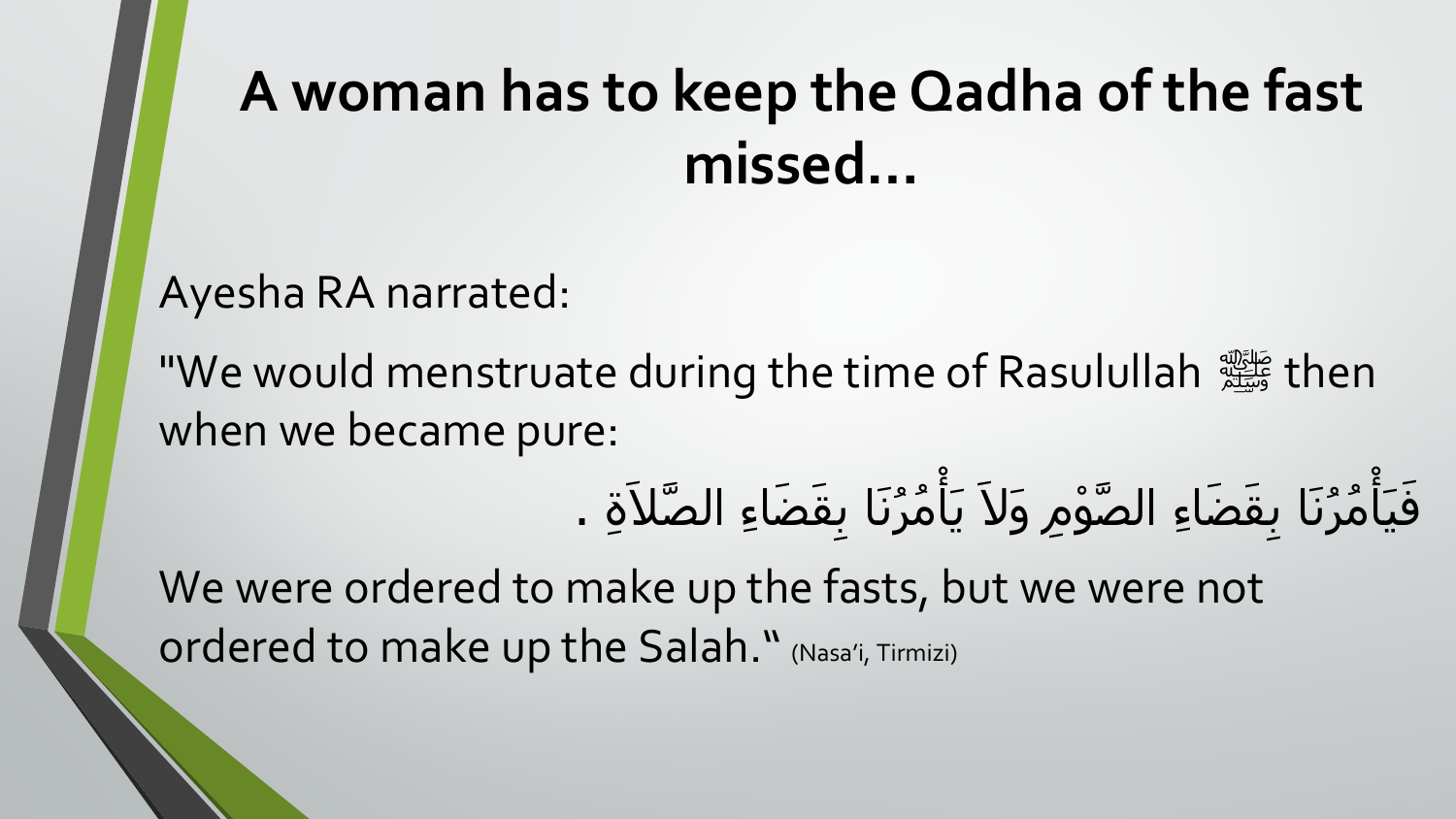### **Things that do not break the fast**

- To eat and drink **unknowingly**.
- To **vomit unintentionally**, even if is a mouthful **Note**: A "**mouthful of vomit**" is defined as such an amount that one cannot hold back in one's mouth without difficulty.
- If one **unintentionally** swallowed vomit.
- If one Intentionally vomited less than a mouthful.
- If blood came out from the teeth but did not go into the stomach.
- If food less than a gram-seed (chana) was stuck in between the teeth and one swallows it. If one took it out and then put it back in, fast will break.
- If one is the state of 'Janabat' takes a bath after Subh Sadiq.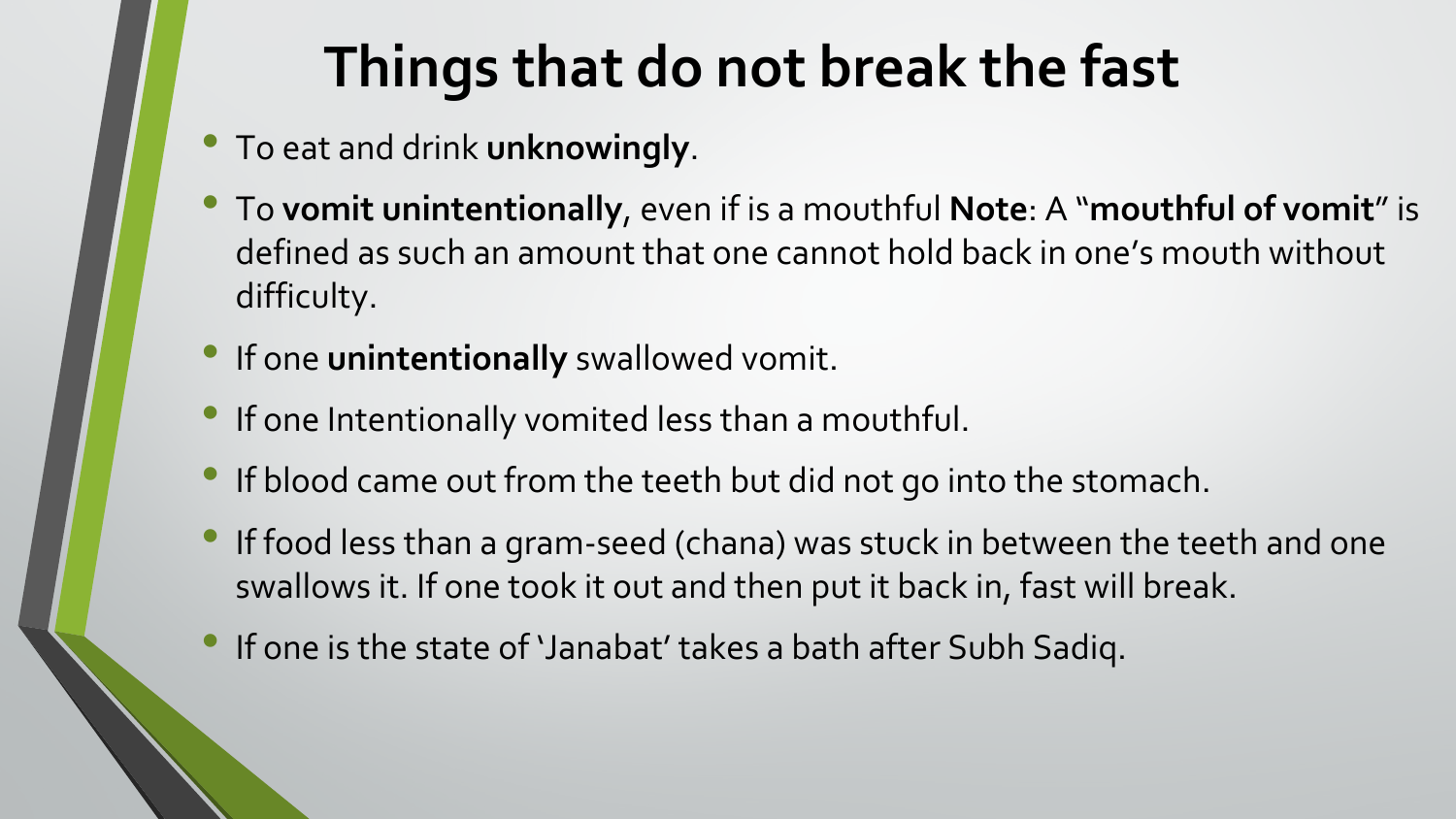### **Things that do not break the fast…**

- A wet dream.
- To bathe for the sake of cooling one's self.
- A person sniffing in such a way that the mucus goes down his throat.
- To do Miswaak. (flavoured miswaak must be avoided)
- Blood test
- If oxygen is given without any medicine mixed in.
- Applying of Surma (kohl) into the eyes.
- To put medicine into the eyes.
- **Cupping**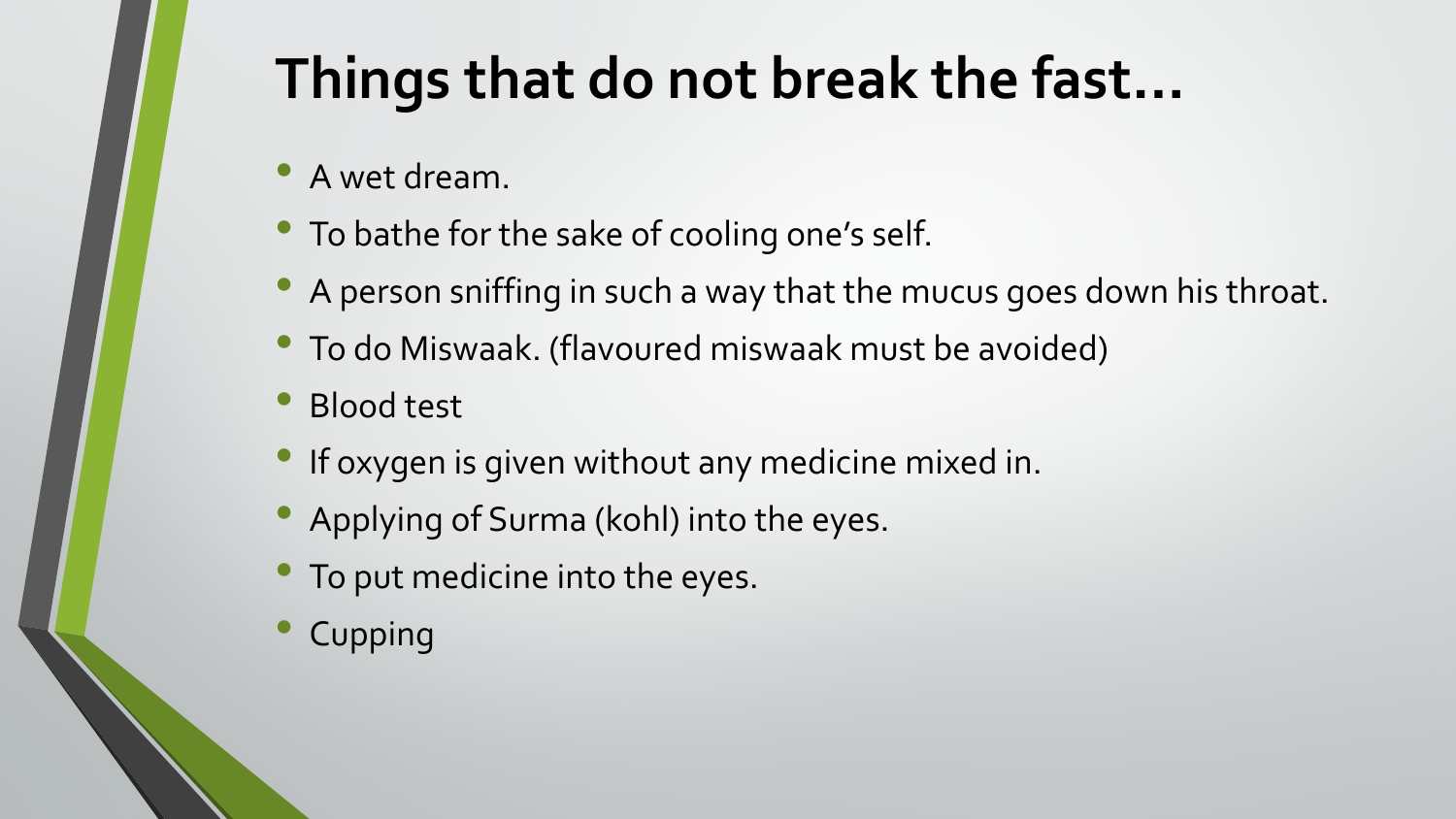### **Hadith on Cupping…**

**ي ِ ُّ ب َّ َ َج َم الن َ َ ال ْ احت ٍ اس ـ رضى الله عنھما ـ ق َّ ْ عن اب صلى الله علیھ وسلم ِن عَب م ٌ ِ ھ َو َ صائ ُ َو**

Ibn `Abbas RA Narrated that: Rasulullah صلى الله عليه وسلم was cupped while he was fasting. (Bukhari)

Abu Sa'eed Al-Khudri RA narrated that: Rasulullah صلى الله عليه وسلم said: "Three things do not break the fast of the fasting person: Cupping, vomiting, and the wet dream. (Tirmizi)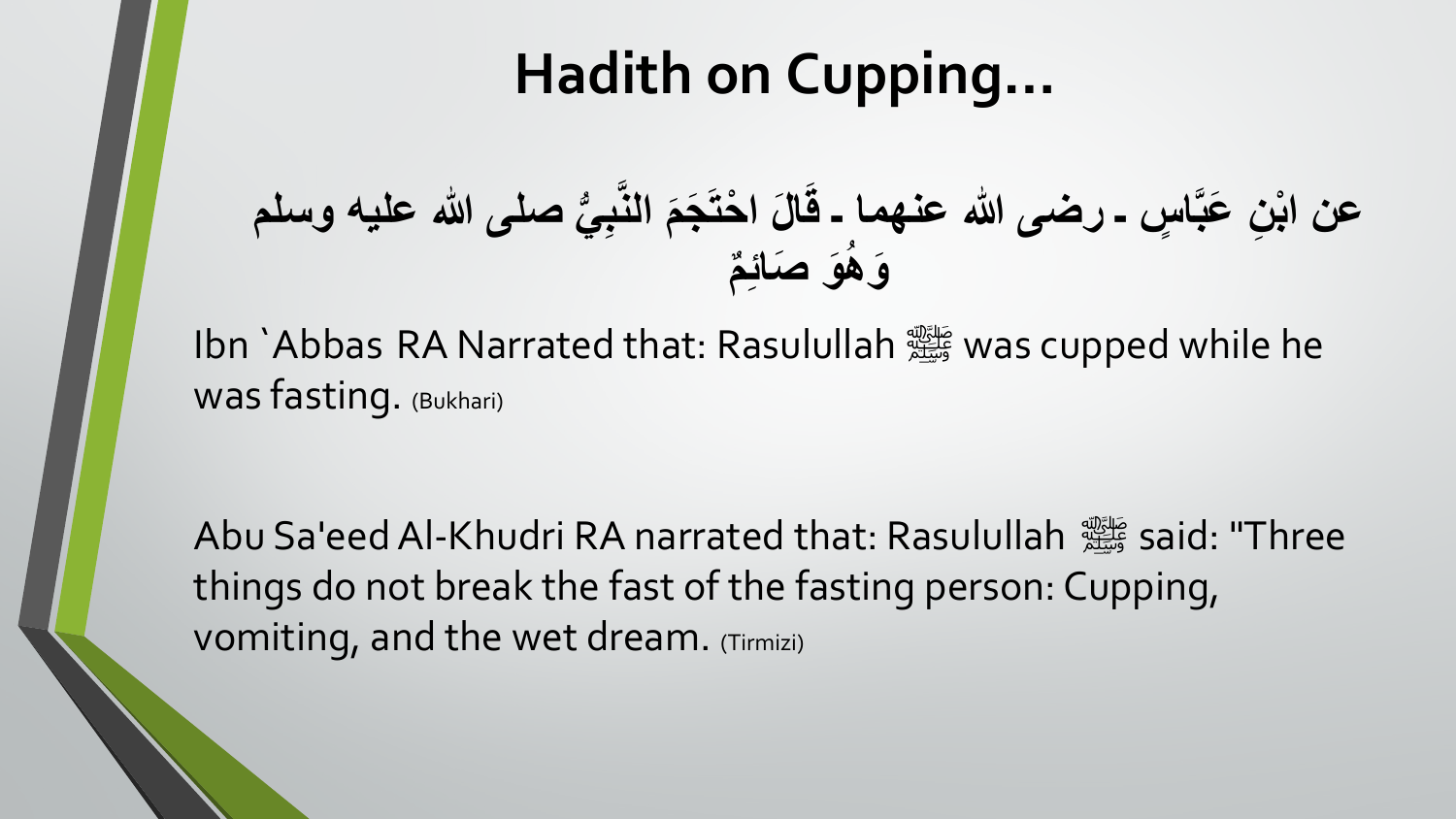#### **Those things that do not break the fast…**

- A mosquito, fly or any other object going down the throat unintentionally.
- Water entering the ears
- Swallowing one's own saliva.
- A few tears going into the mouth won't break the fast; if there are so many that the taste of the tears is felt and quite a bit gathers in the mouth and one swallows that, it will break the fast. (Masaail Roza pg 60)
- Taking an injection. **Covid/Flu** vaccine can be taken whilst fasting.

**Note:** Injection only breaks the fast if it is going directly into the stomach or brain.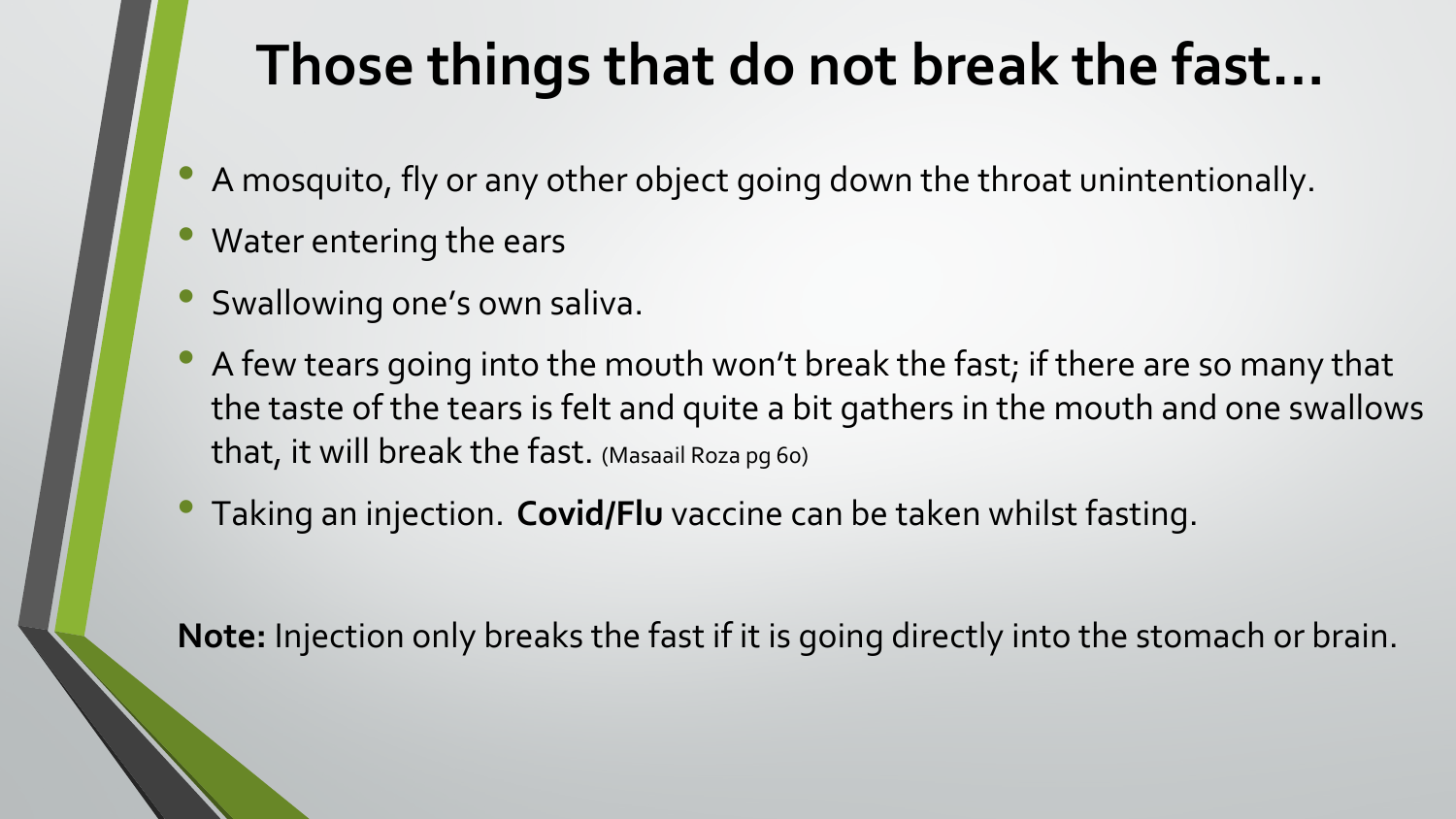### **Those things that do not break fast…**

- Glucose drip will not break the fast, as it is going through the veins.
- All types of intravenous injections do not break the fast, irrespective of their ingredients
- Dialysis will not break the fast. As it is a means of cleaning the blood and doesn't go directly into the stomach or brain.
- Rubbing oil onto the body or hair.
- Brushing the teeth without tooth paste e.g. using a Miswaak etc.
- Applying Itr or perfume.

**Note:** It is not permitted to inhale the smoke of Lobaan or incense whilst fasting. It is also not permitted to smoke cigarettes or inhale its smoke.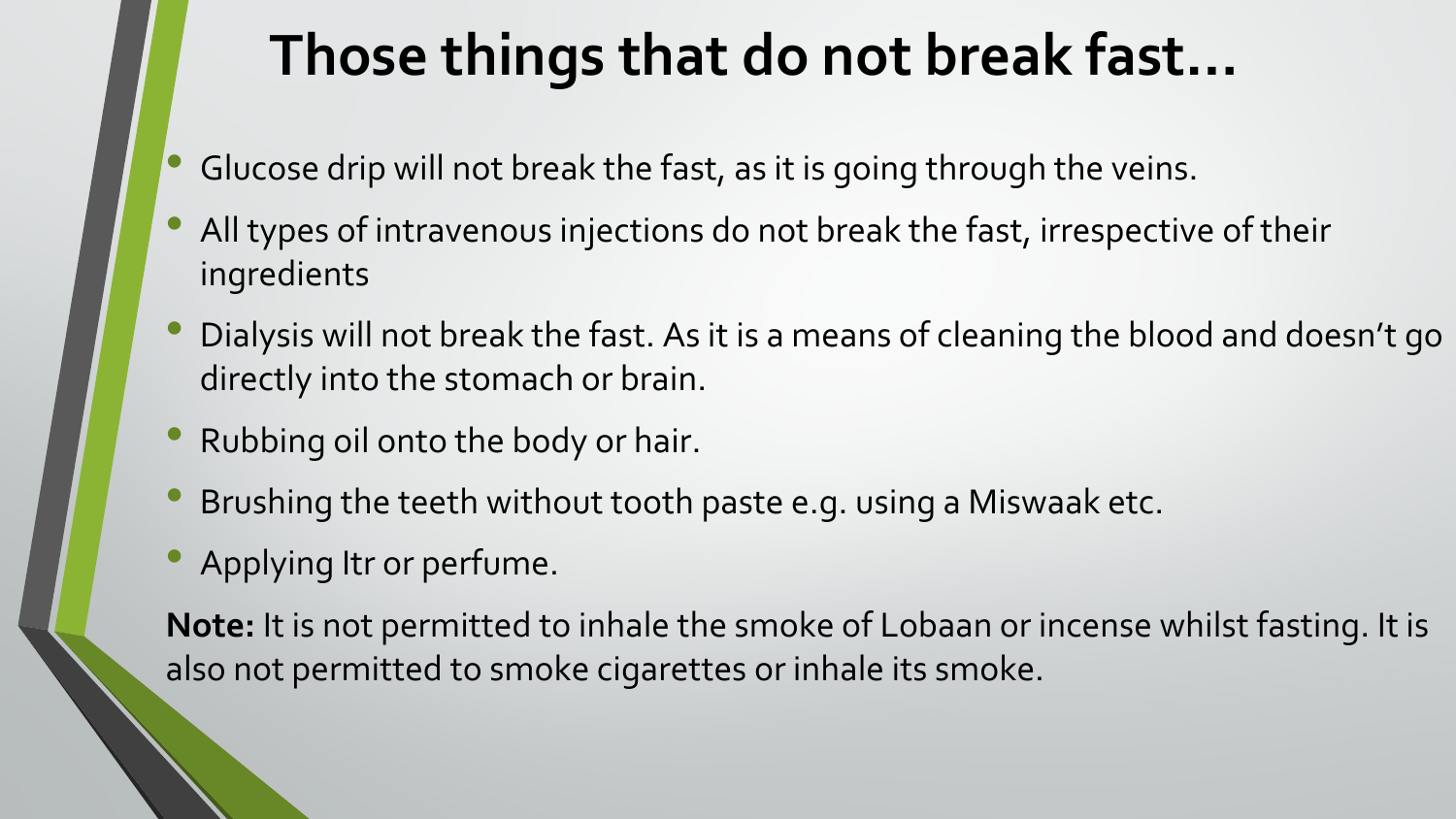#### **Things that DO break your fast**

• There are two categories of things that break the fast:

1.Those things/acts that break the fast but makes only '**Qadha**' obligatory.

2.Those things/acts that break the fast and makes '**Qadha**' and '**kaffarah**' obligatory.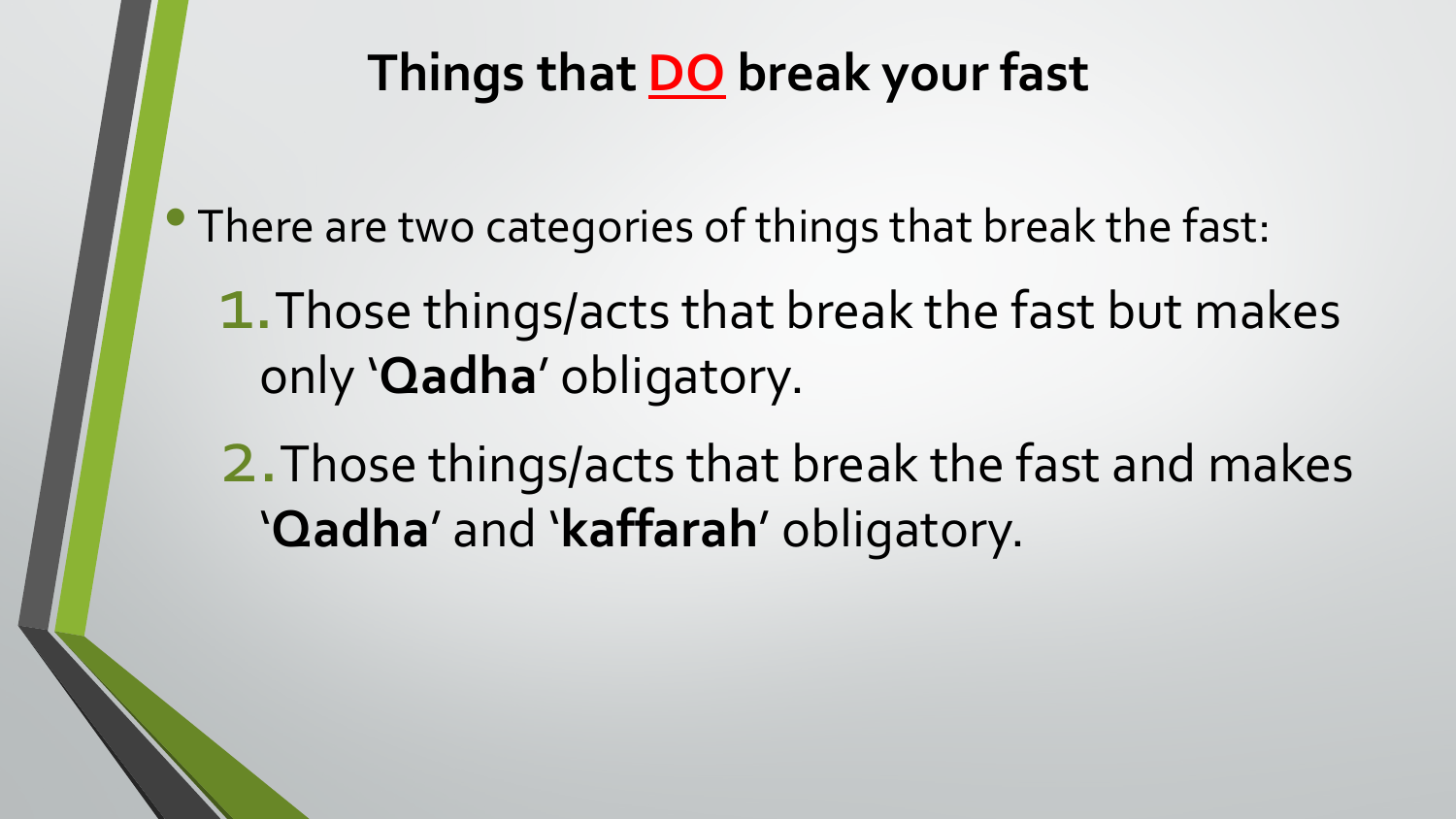# **Qadha and Kaffarah**

- **1. Qadha means to keep one fast in place of the one that was missed or broken.**
- **2. Kaffarah for breaking the fast of Ramadhan is:**
- To fast for sixty consecutive days.
- If a person does not have the strength to keep these 60 fasts then he should feed sixty poor people (Adults) twice a day or one person for sixty days with a full meal.
- He may also give grain to the value of Sadaqat ul Fitr to sixty poor people or to one poor person for sixty days. One may also give money to the value of Sadaqat ul Fitr. (More Masa'il on Kaffarah on slides 36-39)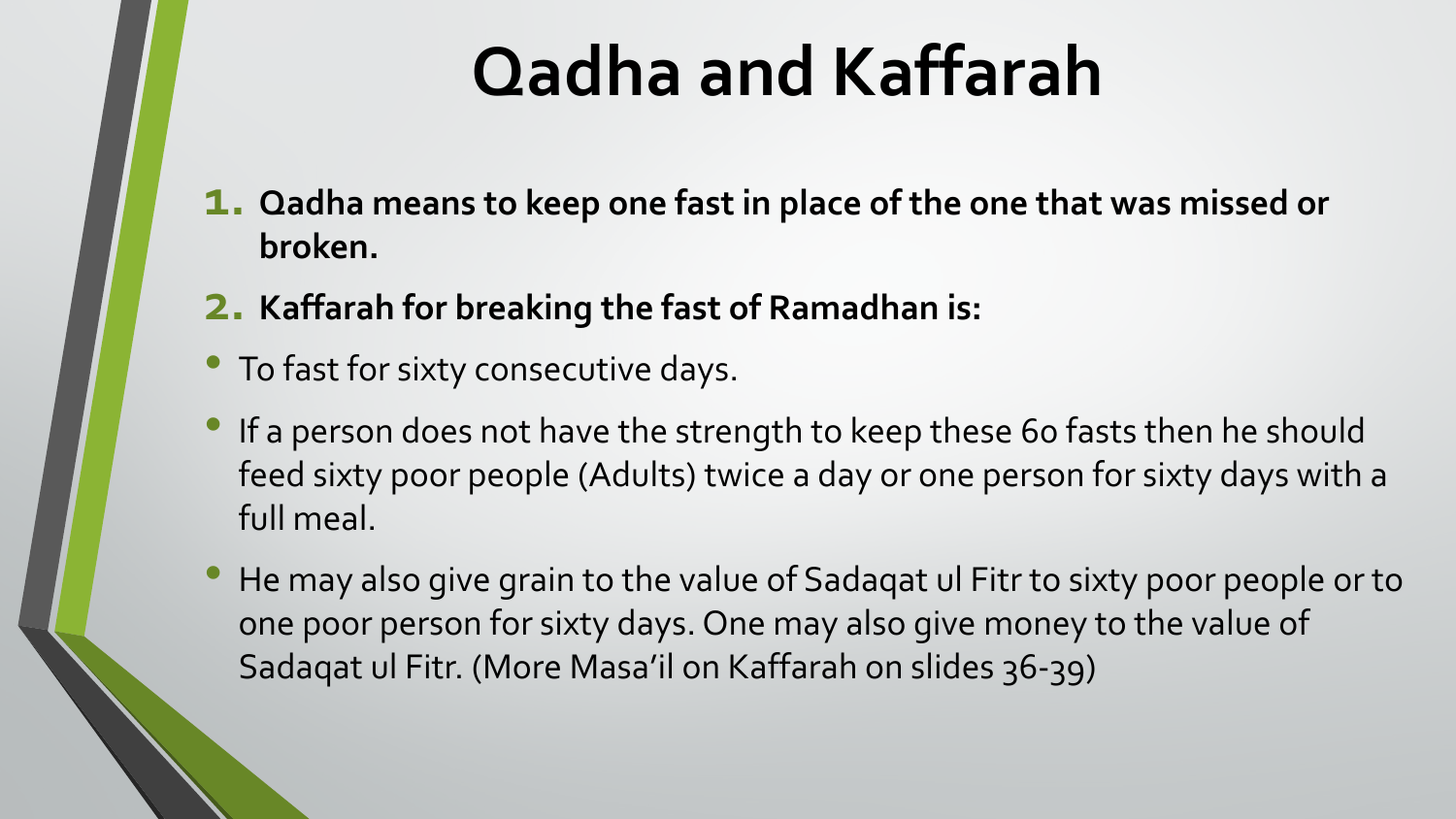#### **Those things that break your fast and makes Qadha Wajib (obligatory)**

- Anything put by force into the mouth of a fasting person.
- Smoking a cigarette or shisha or to inhale smoke of an incense stick, lobaan. (Kitab ul Masail Pg.. 88.)
- Using an inhaler
- Water goes down the throat whilst being aware that one is fasting.
- To vomit a mouthful intentionally.
- If one knowingly swallowed more than a gram-seed (chana) of vomit, fast will break. (Ahsan ul Fatwa Vol 4 Pg. 443)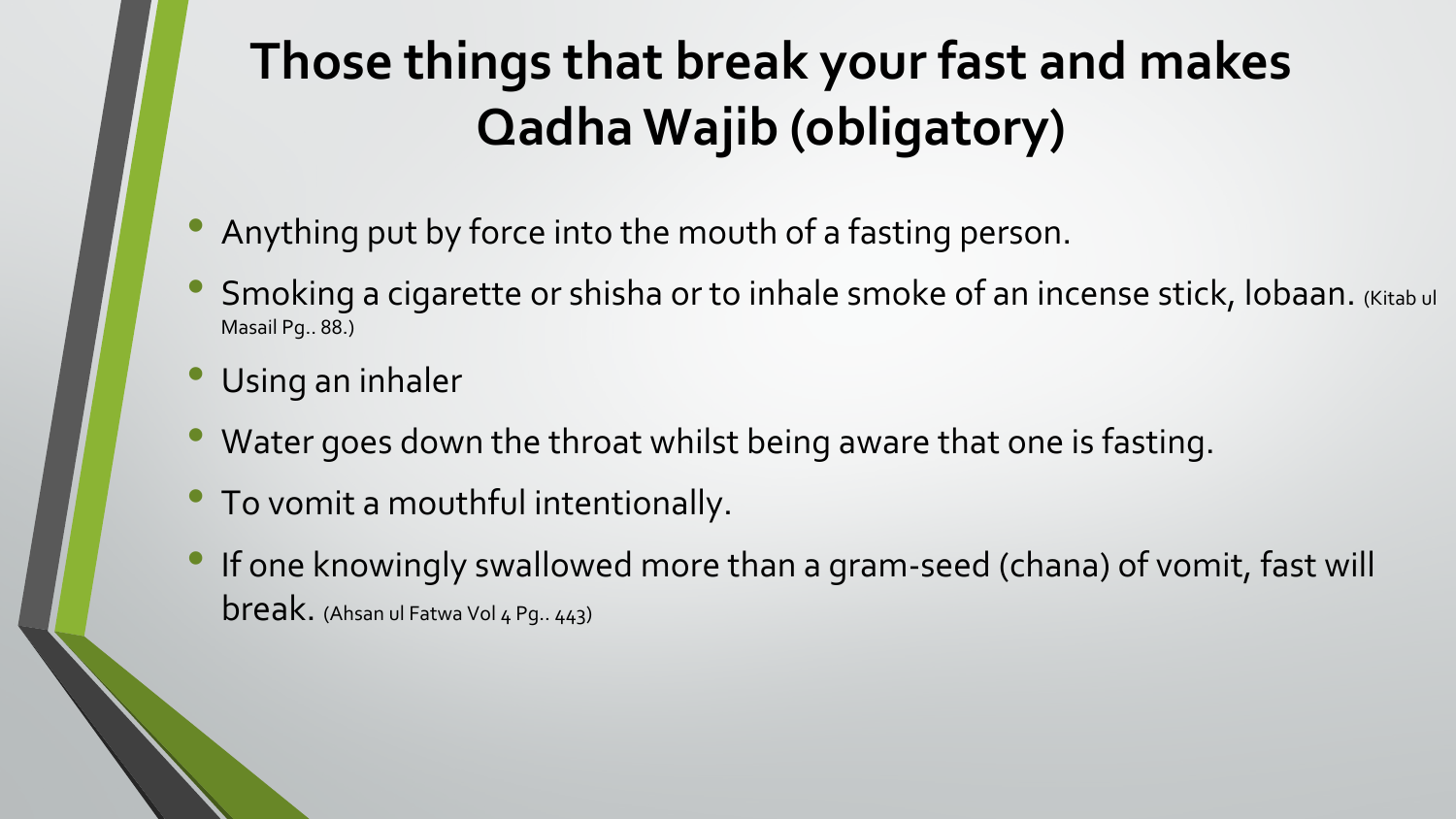#### **Those things that break your fast and makes Qadha Wajib…**

- Intentionally swallowing a pebble, piece of paper or any item that is not used as food or medicine.
- Swallowing something edible, equal to or bigger than a grain of gram which was stuck between the teeth. However, if it is first taken out of the mouth and then swallowed, fast will break whatever the size.
- Putting oil into the ear or nose. Some of the present day jurist are of the opinion that oil or medicine in the ear **will not break** the fast as it does not have direct access to the brain or stomach. But caution demands abstention.
- Inhaling snuff into the nostrils.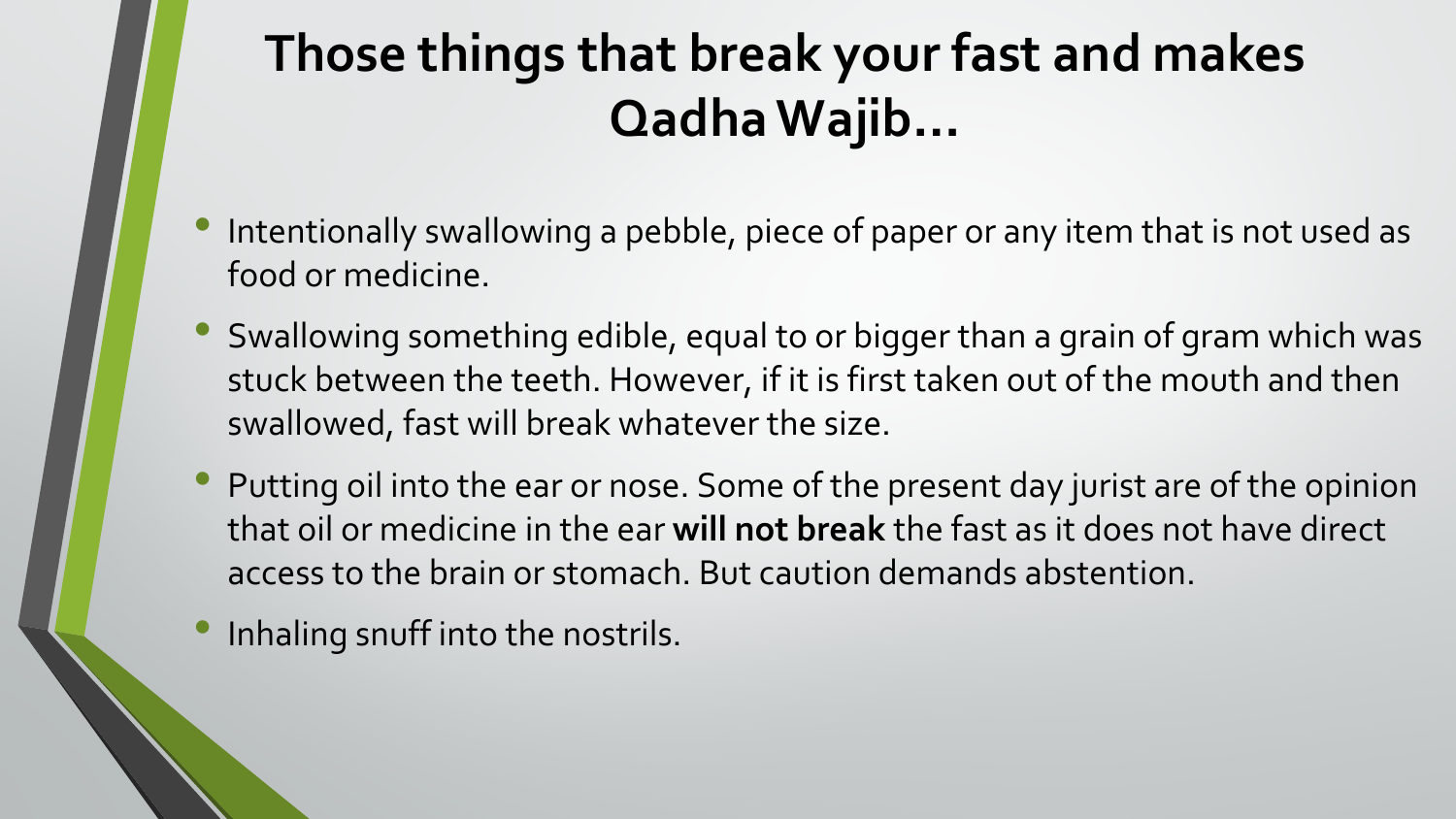#### **Those things that break your fast and makes Qadha Wajib…**

- Swallowing the blood from the gums if the blood is more than the saliva or equal to it or, one can taste blood whilst swallowing the saliva.
- To eat and drink in forgetfulness and thereafter thinking that the fast is broken, to eat and drink again.
- To eat and drink after Fajr or to break the fast before sunset due to a faulty watch or following the TV and then realizing one's fault.
- Sitting near a person who is smoking and inhaling the smoke of the cigarette. (Fatawa Darul Uloom Zakaria Vol3 Pg. 285)
- Inhaling snuff into the nostrils.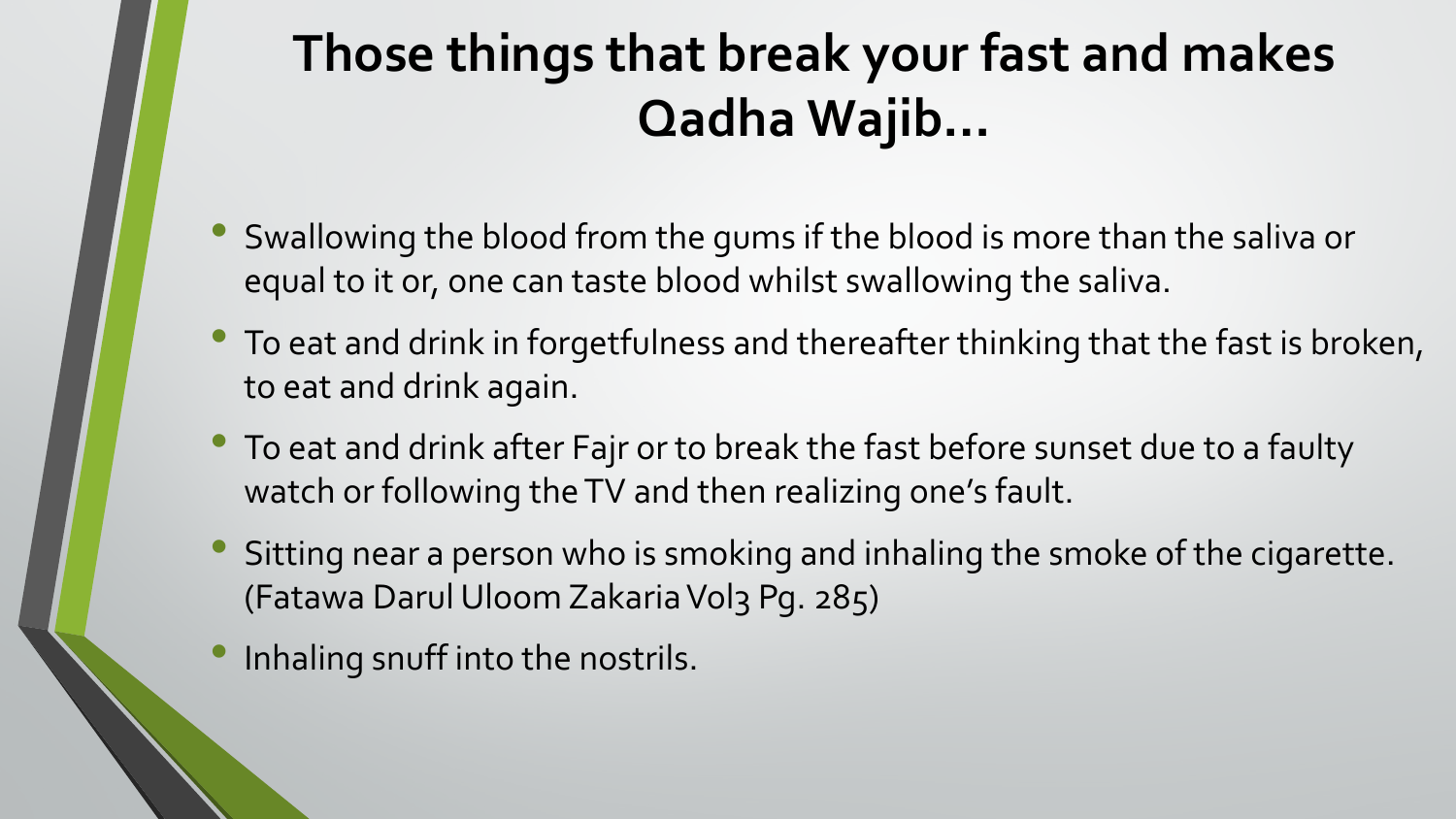# **Those things that break your fast and makes Qadha Wajib…**

- Full flavoured miswaaks will break the fast if the taste reaches the stomach.
- Husband and wife becoming intimate and results in ejaculation without intercourse.
- Ejaculation after stimulation of sexual areas.
- **Periods**
- If a person breaks a fast due to extreme illness or travel.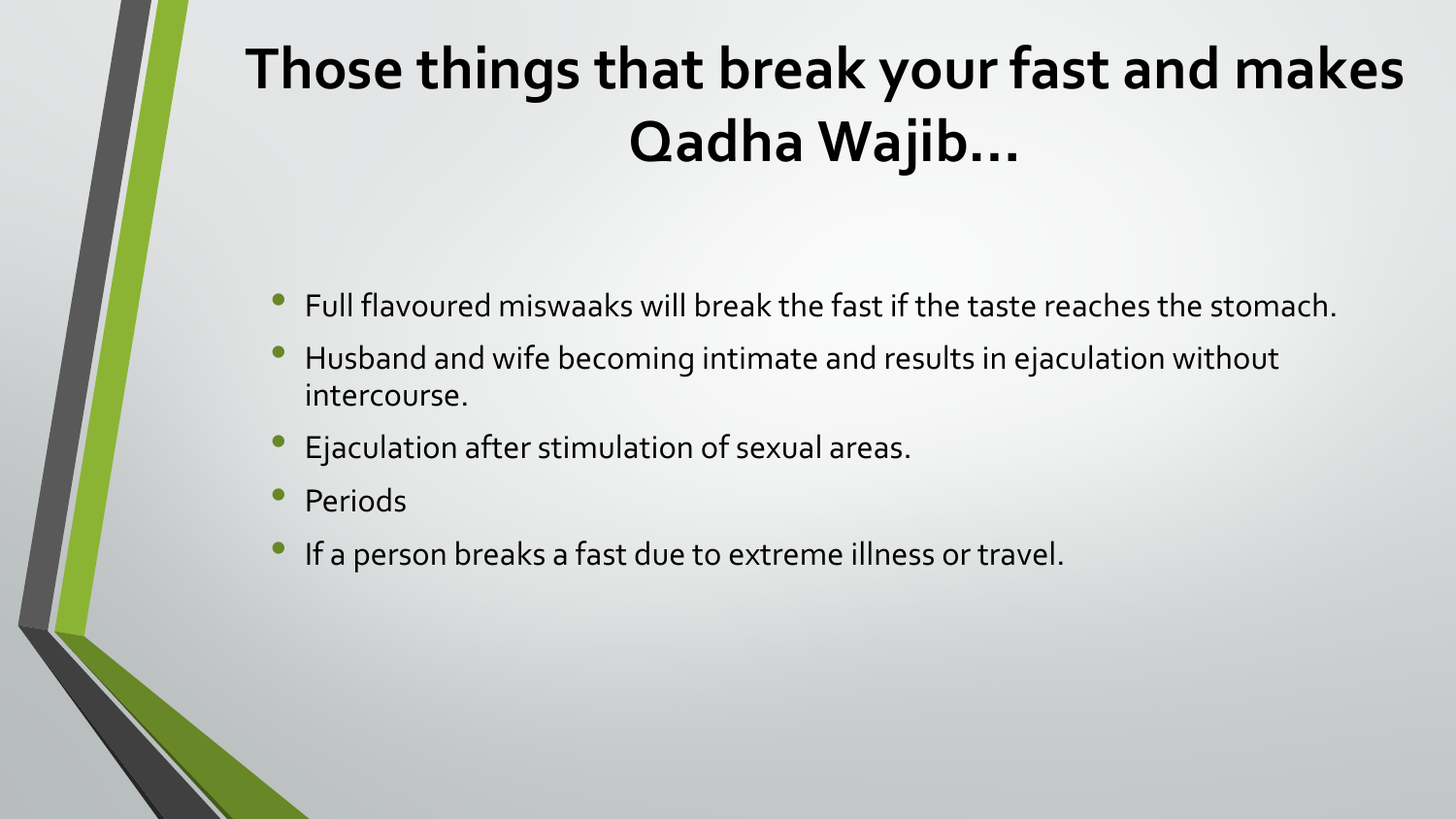#### **Masa'il pertaining to Inserting medicine through the Front or back passage**

- If medicine/water was entered through the back passage of a male or female it will break the fast.
- If some medicine is inserted into the male urinary tract, the fast does not break.
- As regards to any medicine/water/wet finger/instrument which has gel, being inserted in the front female organ; the verdict of the early Hanafi scholars was that the fast would break.
- But the contemporary Fuqaha have opined that since the female private organ has no connection to the digestive system, the fast should not break by inserting something therein. (Mufti Rafi' Usmani, Dabit al-Mufattirat p, 33-34) Caution demands abstention.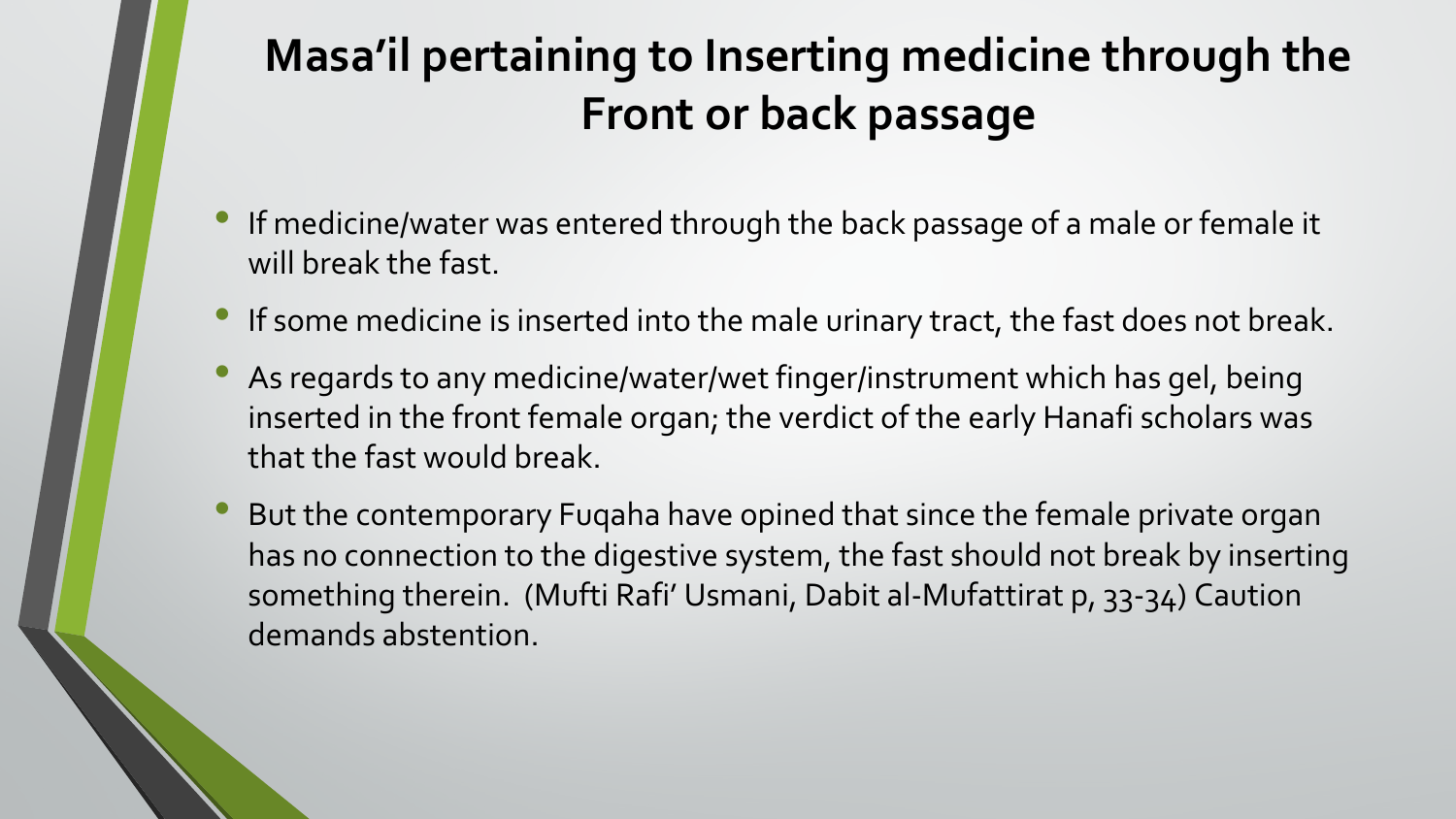**Those things that break your fast and makes Qadha and Kaffarah Wajib (obligatory)**

- Breaking the fast by consuming food, medicine or drinking **intentionally**.
- To engage in sexual intercourse whether ejaculation happens or not.
- Husband swallowing the saliva of the wife or vice versa.
- In some cases smoking will make Qadha and Kaffarah waajib. This is when a person smokes thinking it as beneficial. (Fatawa Darul Uloom Deoband Vol 6 pg.265, Fatawa Darul Uloom Zakaria Vol 3 Pg.. 285)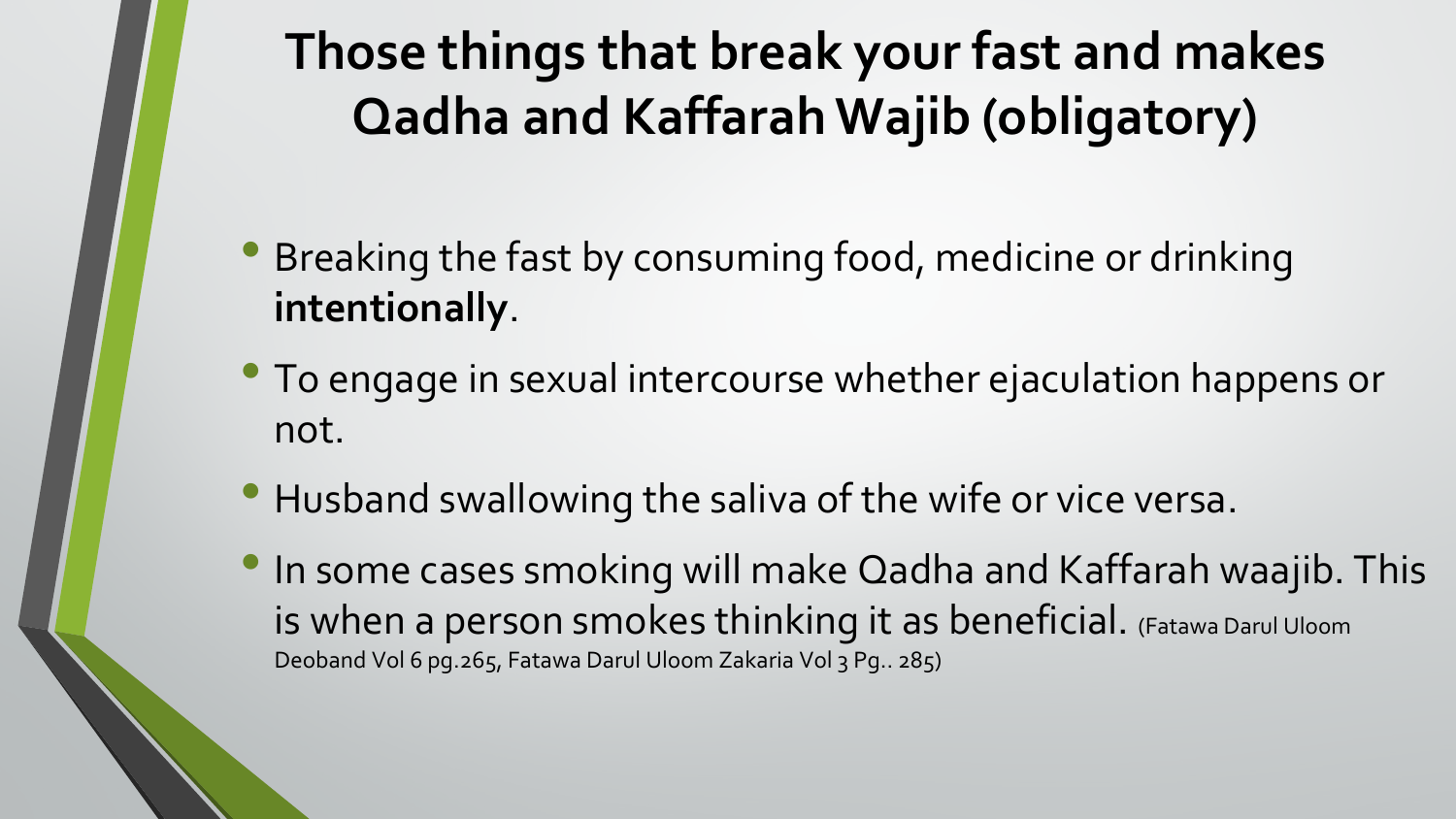#### **Makrooh (disliked) acts while fasting.**

- To **chew gum, rubber, plastic items or other such things** (which are chewed, but not swallowed, and nothing reaches the stomach, as otherwise the fast would be broken).
- To taste any article of food or drink and spit it out (without anything being swallowed).
- To collect one's saliva in the mouth and then to swallow it.
- To delay a bath that has become **obligatory** intentionally until after Fajr time.
- To use **Toothpaste** or tooth powder to clean one's teeth, as there is the fear that it may go down the throat.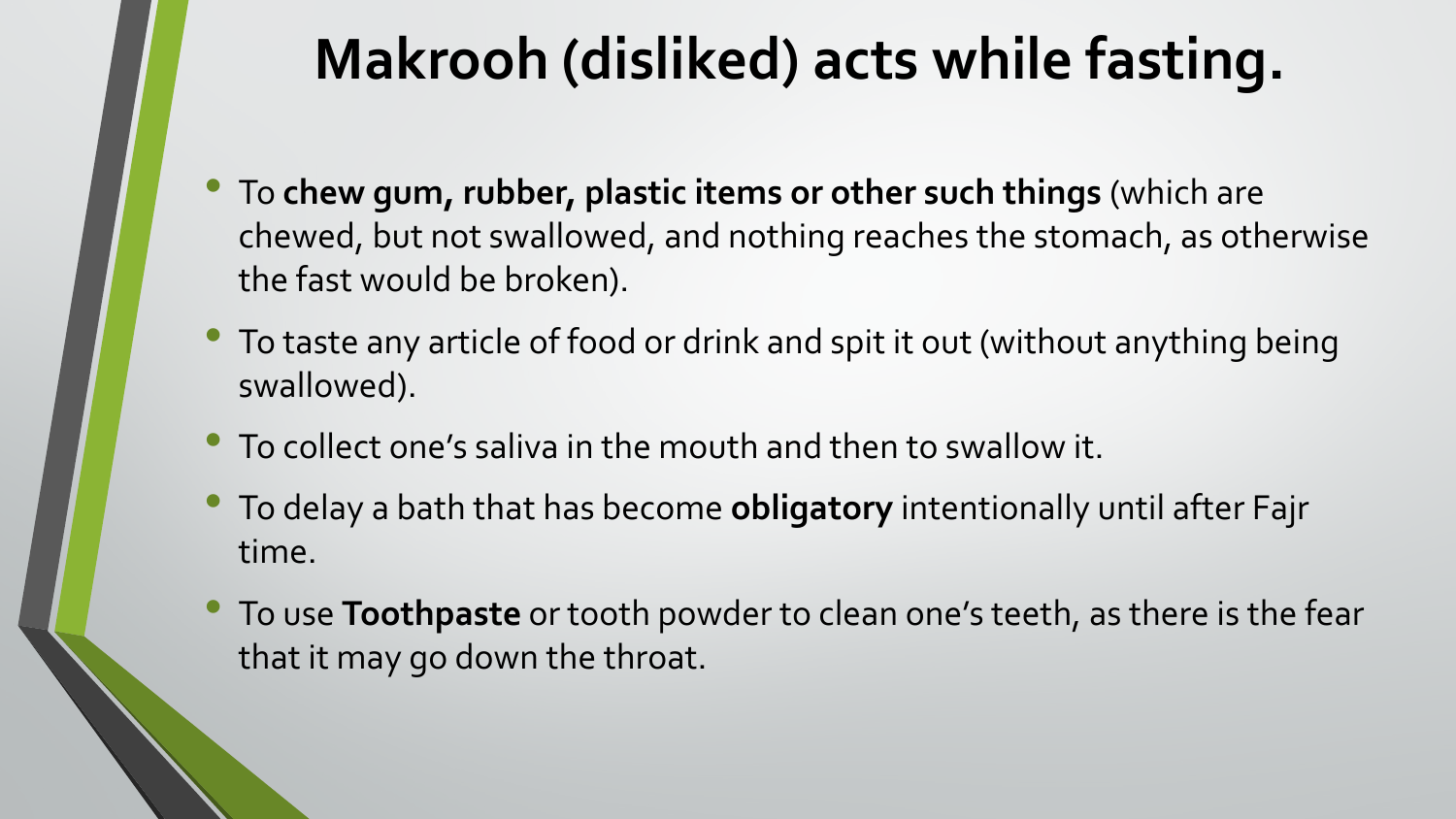### **Makrooh acts while fasting…**

- To be intimate with one's wife and there is fear that it may lead to ghusl becoming obligatory.
- To do something that may lead to one being forced to break the fast.
- To complain of hunger and thirst.
- To take too much water up the nostrils when cleaning the nose or, gargle more than necessary.
- To quarrel, argue, use filthy or indecent words (no swearing).
- To backbite, tell a lie and swear are sinful acts even when one is not fasting. Therefore, they become even worse when fasting.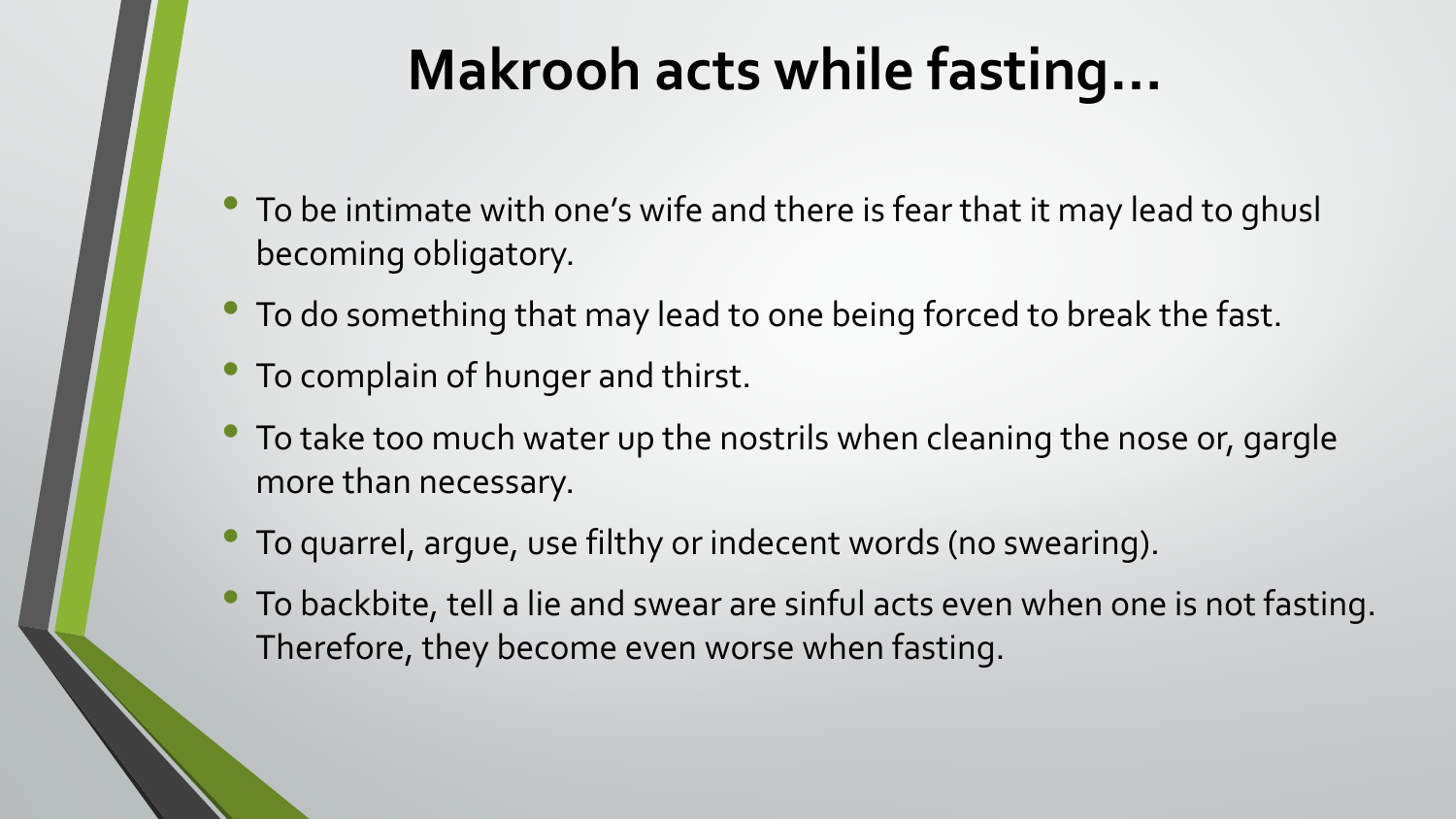# **Keep Away from Lies and Sin Whilst Fasting…**

عن أَبِي هُرَيْرَةَ، عَنِ النَّبِيِّ صلى الله عليه وسلم قَالَ " مَنْ لَمْ يَدَعْ قَوْلَ **ٔ** ֧֘֒<u>֓</u> َّ <u>់</u> الزُّورِ وَالْعَمَلَ بِهِ وَالْجَهْلَ فَلَيْسَ لِلَّهِ حَاجَةٌ أَنْ يَدَعَ طَعَامَهُ وَشَرَابَهُ " ْ َ َل ֦֧֧֟֟֟֟֟֟֟֟֟֟֟֟֟֟֓֕֬֟֓֟֓֟֬֝֟֩֕֓<u>֖</u> ֧֘<u>֚</u> ֧֘<u>֚</u>

Abu Huraira RA narrates that Rasulullah صلى الله عليه وسلم said, "Whoever does not give up false statements (i.e. telling lies), and evil deeds, and speaking bad words to others, Allah is not in need of his leaving his food and drink."(Sahih Bukhari)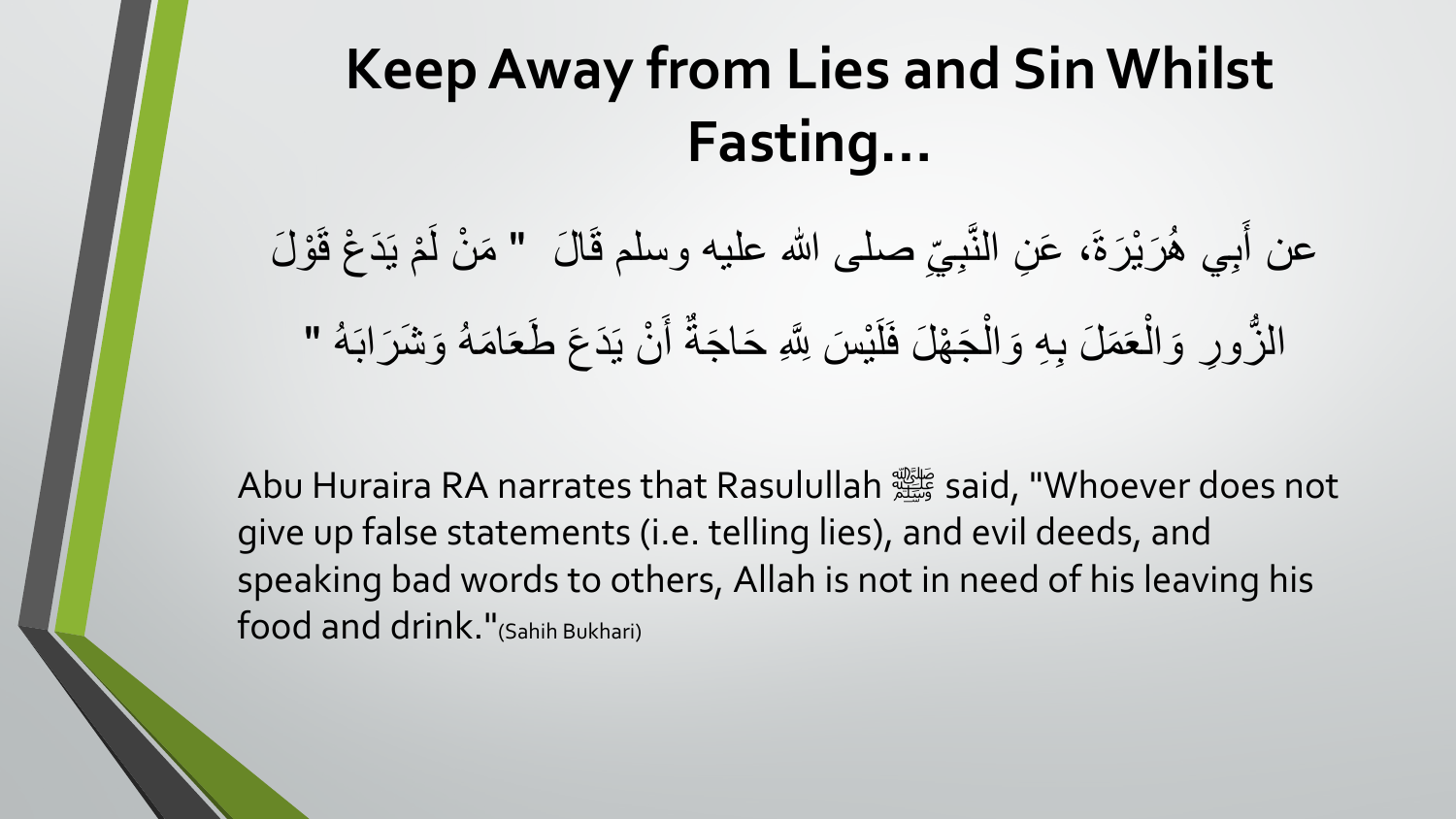#### **Masnoon words for Iftaar**

• Mu'adh ibn Zuhrah narrated that, when he broke his fast Rasulullah صلى الله عليه وسلم used to say:

" َ َك أ ِ زق ْ ِى ر َ عل َ و ُت َ م ْ ص َك ُ َ م ل َّ ھ ُ َّ ُت ر ْ َط الل ْ ف "

*O Allah, for you I have fasted, and with your provision I have broken my fast.* (Tirmizi)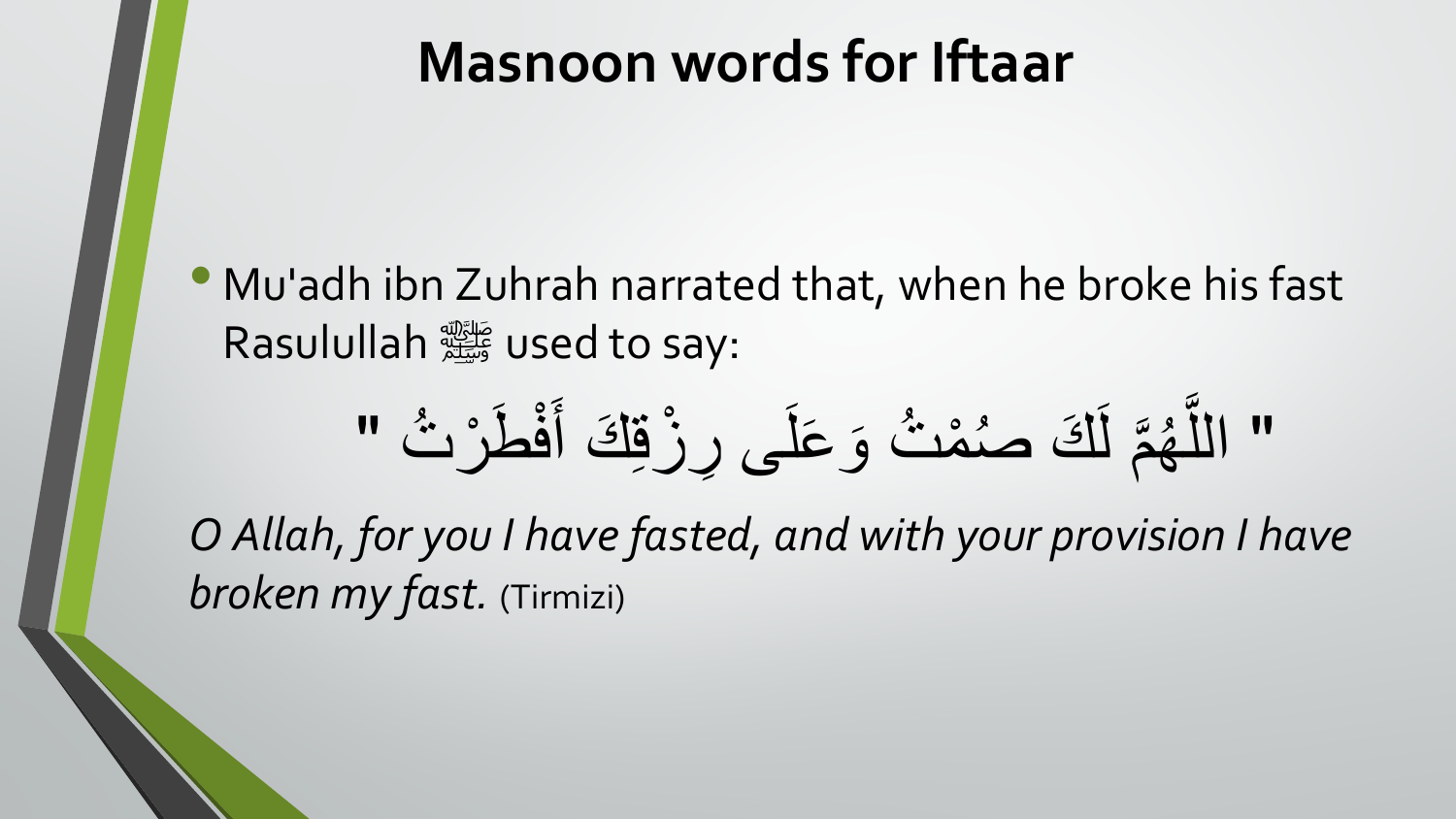#### **Mustahab acts in fasting**

- To hasten Iftar
- To do iftar with fresh dates or dry dates otherwise water.

عِيَنْ أَنَسِ بْنِ مَالِكٍ، قَالَ كَانَ النَّبِيُّ صلى الله عليه وسلم يُفْطِرُ قَبْلَ أَنْ يُصَلِّيَ عَلَى رُطَبَاتٍ <u>ْ ما</u> ֺ<u>֓</u>  $\frac{1}{2}$ <u>់</u> ֧<u>֚</u> فَإِنْ لَمْ تَكُنْ رُطَّبَاتٌ فَتُمَيْرَاتٍ فَإِنْ لَمْ تَكُنْ تُمَيْرَاتٌ حَسَا حَسَوَاتٍ مِنْ مَاءٍ ا<br>المسلمان<br>المسلمان<br>المسلمان<br>المسلمان<br> │<br>│ ا<br>المسلماني<br>المسلماني │<br>│ <u>់</u>

Anas bin Malik narrated that Rasulullah صلى الله عليه وسلم would break the fast with fresh dates before performing Salah. If there were no fresh dates then (he would break the fast) with dried dates, and if there Were no dried dates then he would take a few sips of water." Tirmizi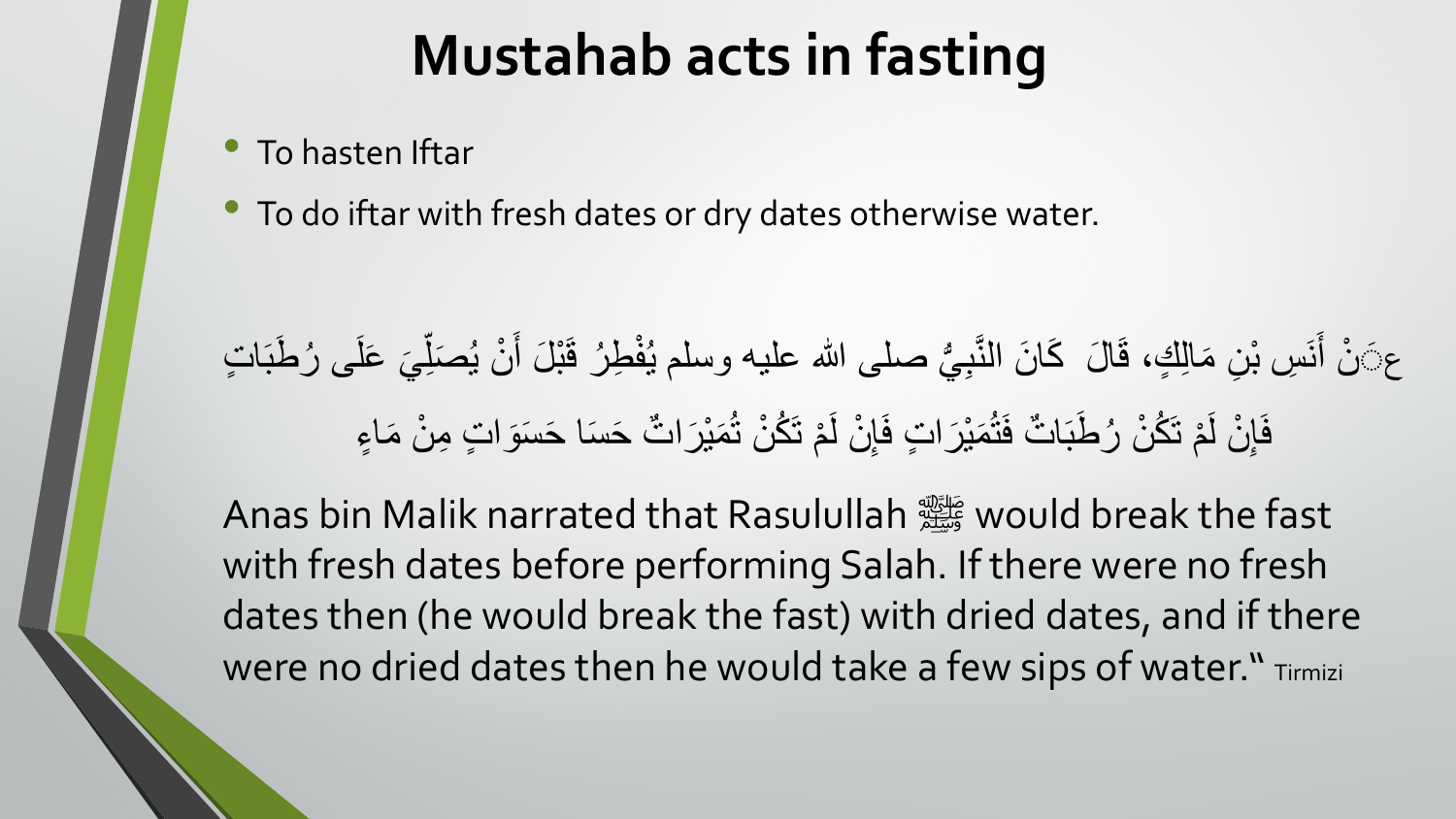#### **Mustahab acts in fasting…**

- " اللَّهُمَّ لَكَ صُمْتُ وَعَلَى رِزْقِكَ أَفْطَرْتُ ".To recite the dua ََّ المستقبل المستقبل المستقبل المستقبل المستقبل المستقبل المستقبل المستقبل المستقبل المستقبل المستقبل المستقبل ال<br>والمستقبل المستقبل المستقبل المستقبل المستقبل المستقبل المستقبل المستقبل المستقبل المستقبل المستقبل المستقبل ا َّ
- To partake of suhoor even if it is a small amount of water.
- Not to delay suhoor to the extent that there is fear that Subh Sadiq will occur.
- To safeguard the tongue from backbiting, slander, vulgar and obscene language.
- To give Sadaqah to one's relatives, poor and the needy.
- To remain busy in the recitation of the Holy Qur'aan, Zikrullah, Durood Shareef or in seeking knowledge.
- To do I'tikaaf

(Kitab ul Masa'il Vol 2 Pg.. 98)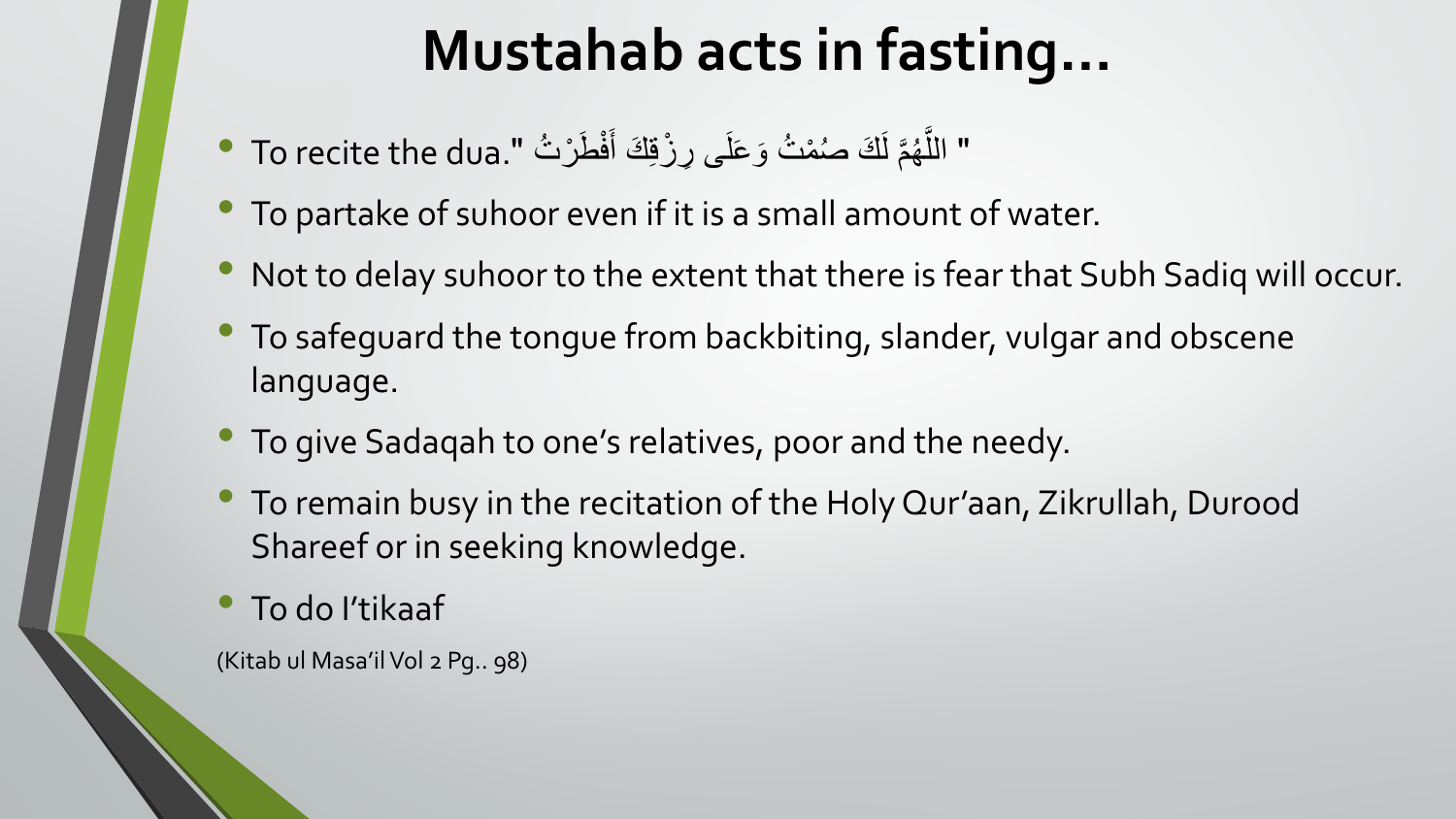#### **Masa'il on Fidya**

- Fidya for the fast of Ramadhan cannot be given before Ramadhan; it must be given after Ramadhan starts. (Ahsan ul Fatawa Vol 4 Pg. 445)
- One fidya can be distributed amongst a few. (Fatawa Mahmoodiya V11 pg. 96)
- Numerous fidyas can be given to one person (Fatawa Rahimiya Vol 5 Pg..198.)
- If a person is so poor that he/she cannot pay fidya, then they must make the intention that whenever they will be able to pay, they will pay. (Ahsan ul Fatawa V4 pg,459)
- If after giving the Fidya, a person recovers then they will need to make up the missed fasts. The Fidya that was given will be counted as Sadaqah.
- If the person is near to death and unable to make Qadha (of the missed fasts), it will be obligatory to make a wasiyah/bequest for the Fidya to be paid for the missed fasts from the third of his wealth.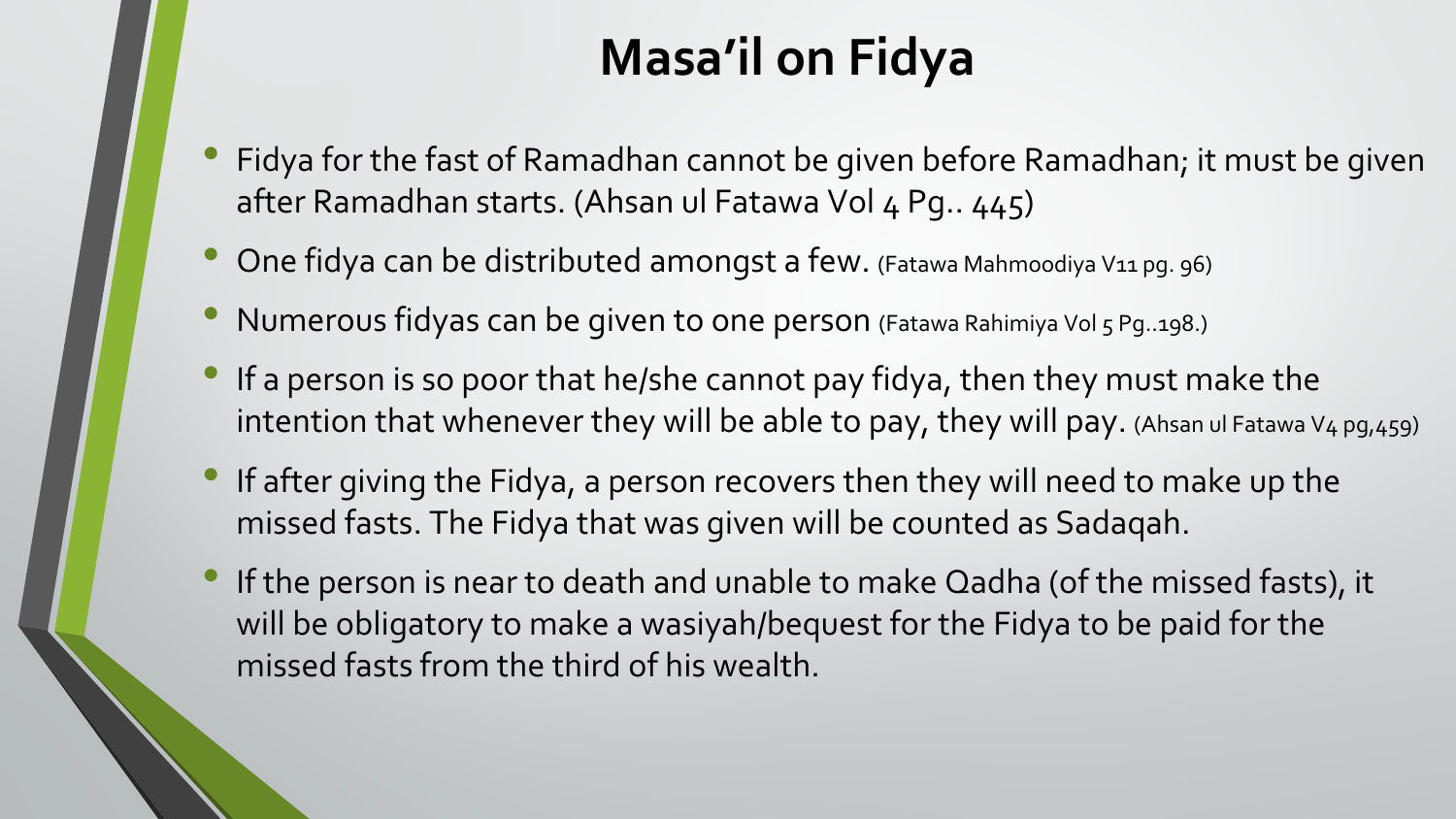### **Masa'il of Qadha**

- One should not delay in keeping the missed fast, as soon as one gets better one should keep them. It is a sin to unnecessary delay the fast.
- It is not necessary to keep the Qadha **fast consecutively**.
- When making intention for Qadha fast it **is not necessary** to mention the exact day/dates of the missed fast. Rather keep the number of fast missed. If the Qadha is due for several Ramadhan, then to mention the year for which the Qadha is being kept is necessary. E.g. I am keeping the fast of the year 1440. (Masa'il Roza pg. 85 Bahishti Zewar part 3 pg. 7)
- The intention for Qadha fast needs to be made **before Subh Sadiq.**
- If one's Qadha fast are due from the previous Ramadhan and the years Ramadhan commences, then one will keep the fast of the present Ramadhan and keep the fast of the previous Ramadhan afterwards.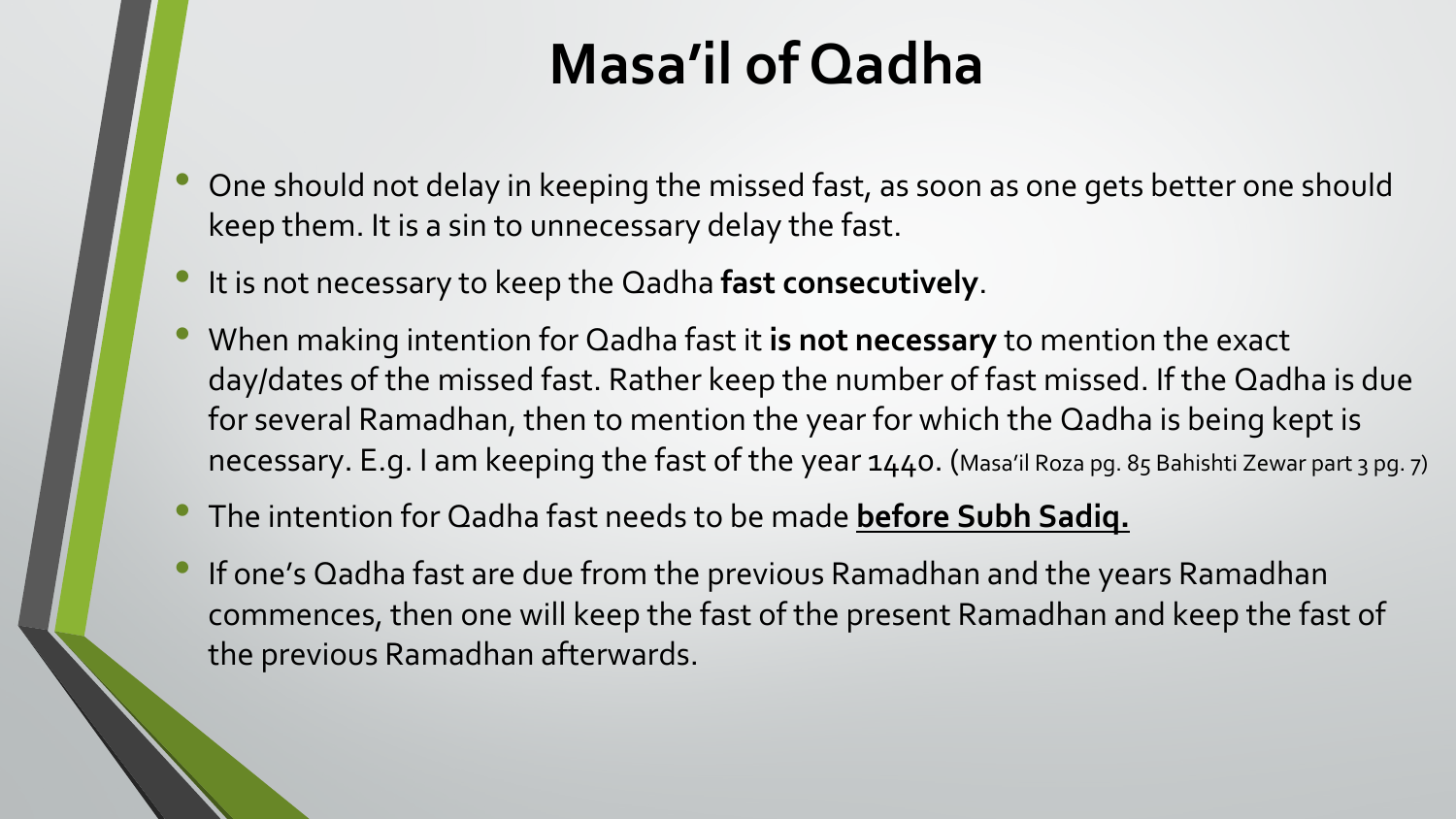# **Masaa'il of Kaffarah**

- Kaffarah for breaking the fast of Ramadhan is:
- To fast for sixty consecutive days.
- If a person does not have the strength to keep these 60 fasts then he should feed sixty poor people (Adults) twice a day or one person for sixty days with a full meal.
- He may also give grain to the value of Sadaqat ul Fitr to sixty poor people or to one poor person for sixty days. One may also give money to the value of Sadaqat ul Fitr.
- In the case of giving grain or money to one individual, it has to be done on sixty separate days. One cannot give all the sixty days worth in one day, as it will be counted as only one day's amount. (Fatawa Darul Uloom Deoband Vol 6 pg. 282 Bahishti Zewar pt. 3 pg. 10 Masa'il Roza pg.94)

(Fidya for the whole month for those who are unable to fast, can be given to one person on the same day)

**Note:** One does not have a choice between fasting sixty days and feeding sixty poor people; rather, **one is obliged to fast for sixty days**. Only when one is unable to fast due to a legitimate Shar'ee reasons e.g., old age, chronic illness; would one have the other options.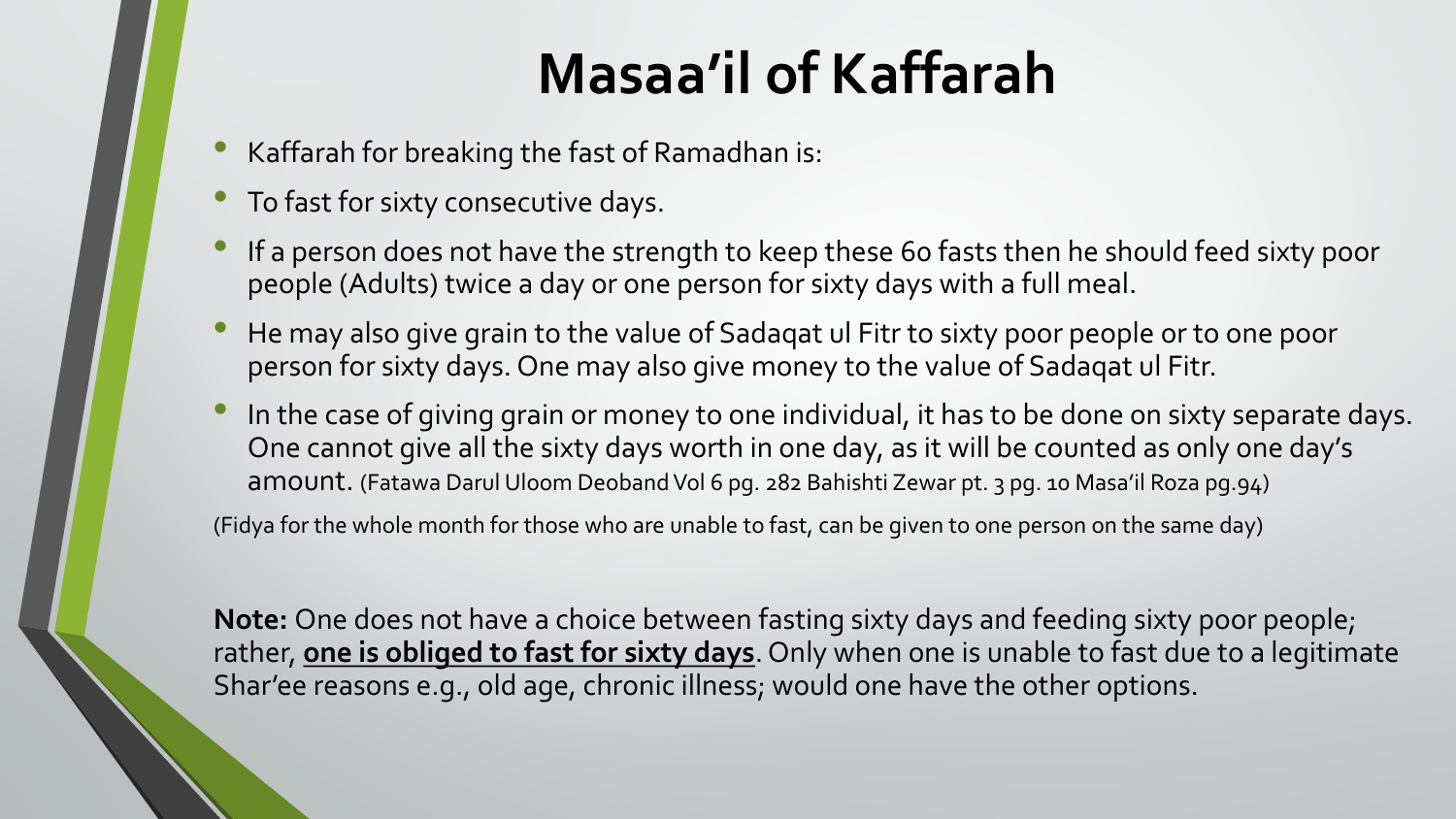#### **Masa'il of Kaffarah…**

- In addition to the sixty days of Kaffarah a Qadha fast will also need to be kept.
- $\bullet$  If one starts the fast at the 1st of the Islamic month then one will fast for two consecutive months; it won't be according to days. If one did not start from the 1<sup>st</sup> of the month then one needs to finish sixty days. (Ahsan ul Fatawa V4Pg 460)
- The Kaffarah is to fast for sixty consecutive days in the year without any interruption. One must choose a time where one can fast these sixty days without the days of Eidain or the three days after Eid al-Adha (days of Tashreeq) interrupting the fasts.

**Note: It is forbidden to fast on these five days: Eidain and the three days after Eid al-Adha 11th , 12th ad 13th of Dhul Hijjah.**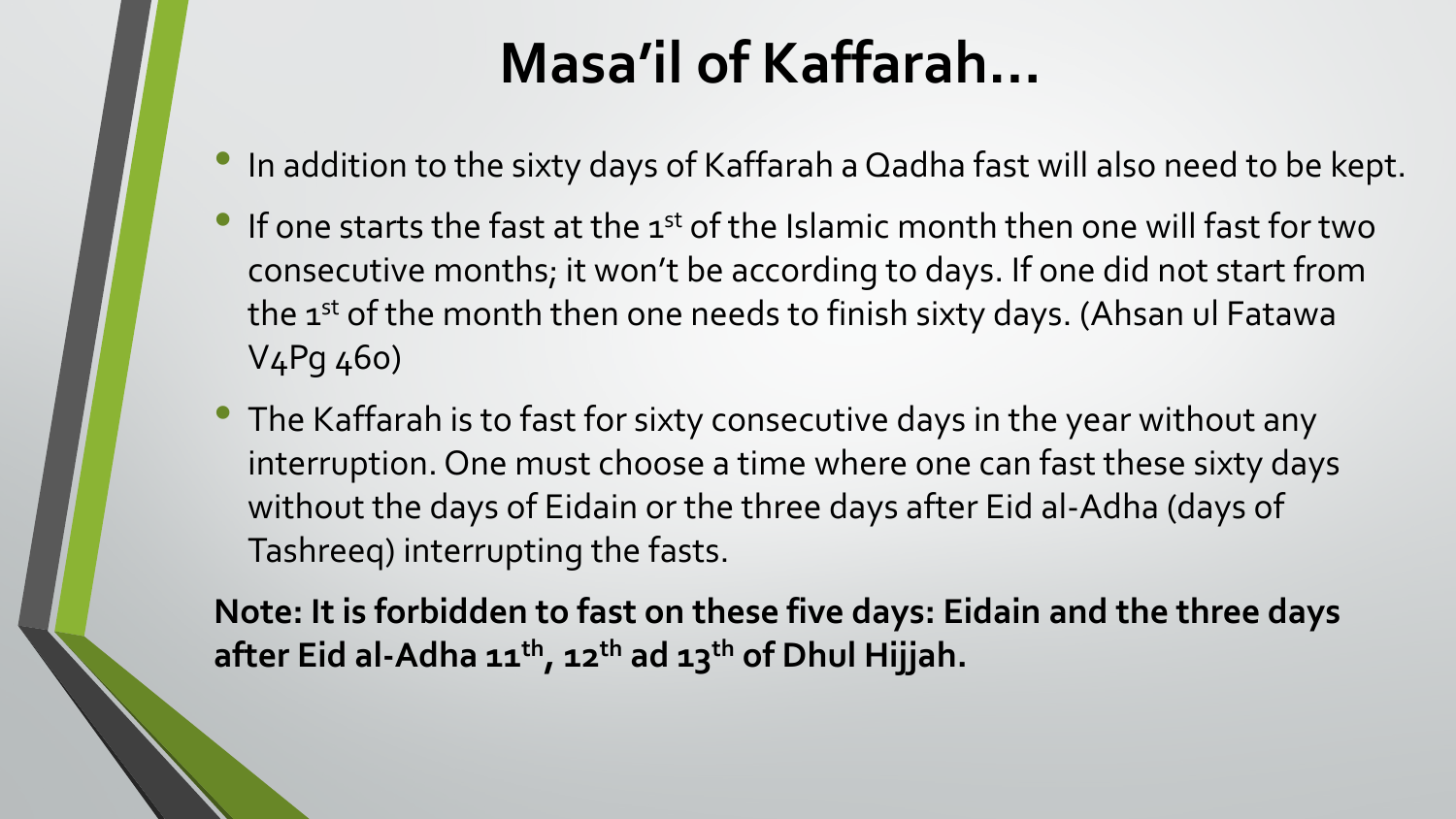### **Masa'il of Kaffarah**

- If the sixty days is interrupted without a legitimate Shar'ee reason, then one will have to recommence the sixty days.
- If a woman starts her sixty days of fasting and she experiences her periods, then that is a legitimate Shar'ee excuse, she will continue the fast immediately after she becomes clean. If she was to wait for a day or two after she became clean, she will need to start again.
- Nifas in the middle of the sixty days is not an excuse, if a woman experiences nifas she will need to start again. ( periods is a monthly occurrence upon which a woman has no control over, whilst nifas is only after childbirth that could occur yearly)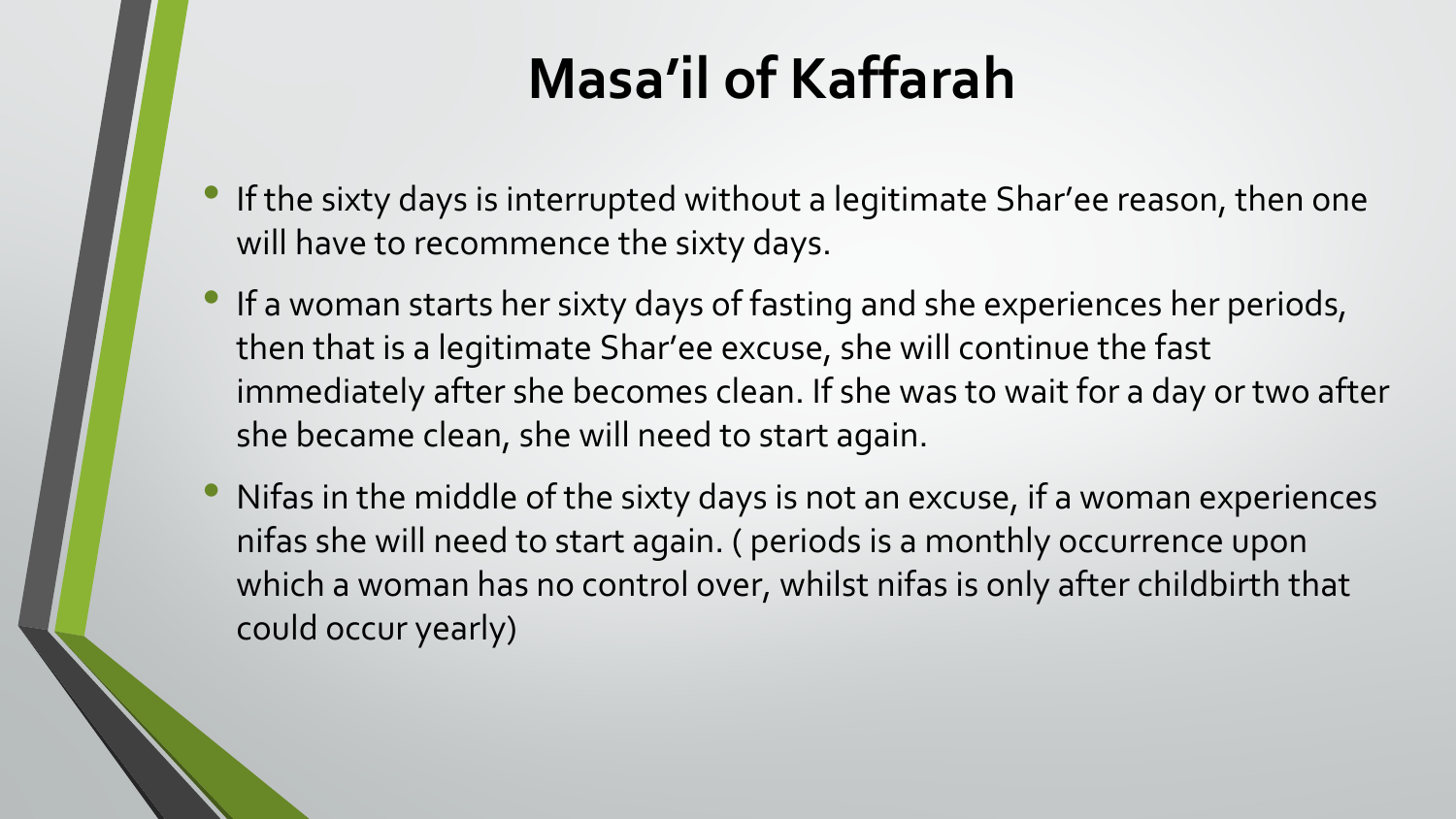#### **Masa'il of Kaffarah…**

- If a person becomes severely ill during the sixty days and missed a fast, then one would have to start again. (Ahsan ul Fatawa V4 Pg. 448)
- If more than one fast of Ramadhan is broken by eating or drinking or intercourse with the spouse, one Kaffarah will suffice. If the kaffarah from previous Ramadhan was due and one broke the fast again in the present Ramadhan, even then one Kaffarah will suffice. (Fatawa Darul Uloom Zakaria Vol 3 pg.306) There is also an opinion of two separate kaffarah, if fast was broken due to intercourse in two separate Ramadhans. (Bahishti Zewar pt. 11, pg. 106, Ahsan ul Fatawa V4 pg,434)
- If one purposely breaks a fast again in the future after fulfilling one Kaffarah, a new Kaffarah will be due.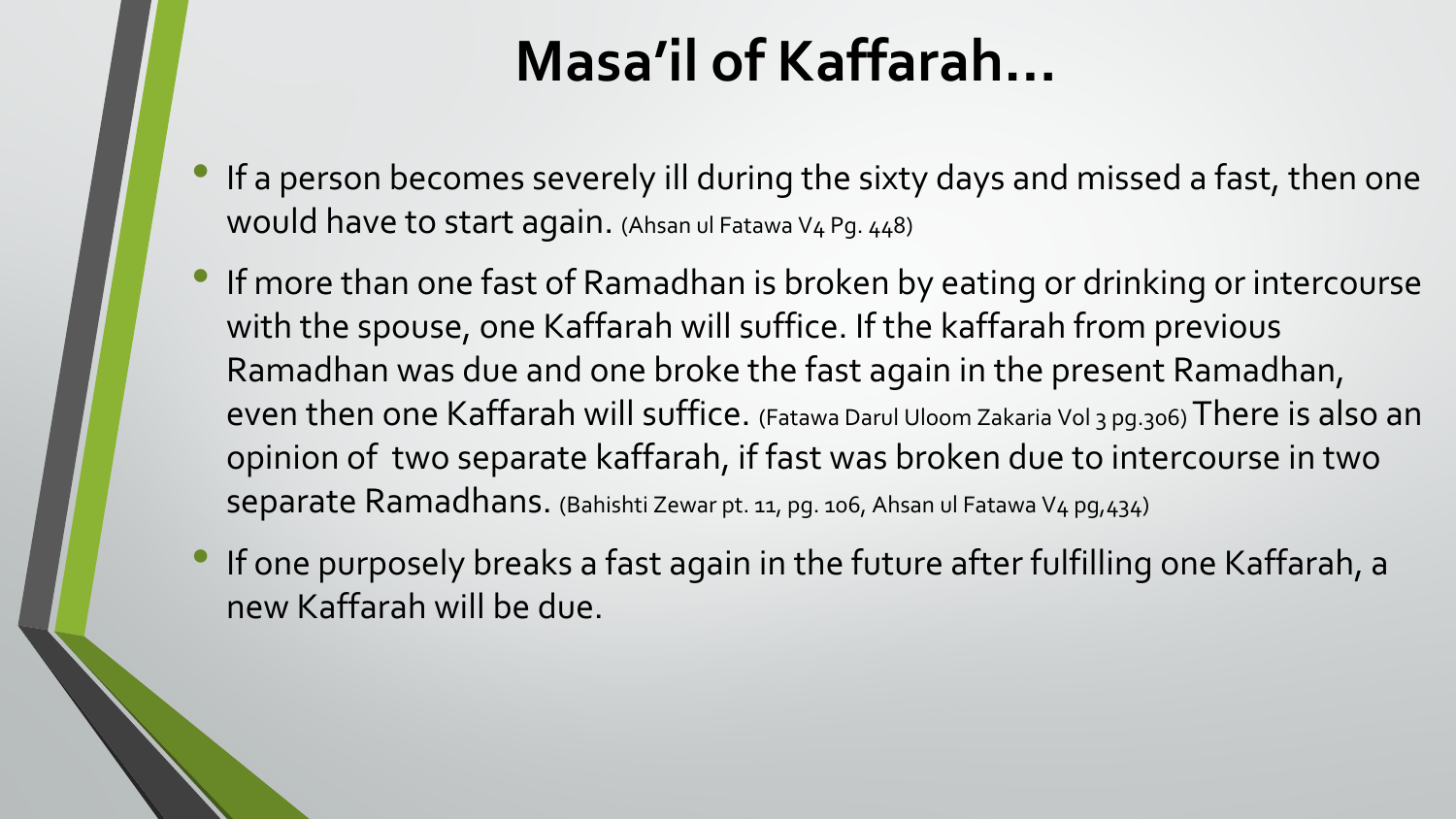#### **Important Mas'alah…**

- If Azaan is given before sunset mistakenly, and people do iftar following the Azaan, the fast won't count. If the iftar was done on basis of thinking (zann e ghaalib)that it was iftar time, only Qadha will be waajib. If there was a doubt as to whether it was iftar time or not then, both Qadha and Kaffarah will be waajib. (Ahsan ul Fatawa V4 pg,456)
- If a person intentionally broke a fast then became ill, only Qadha will become waajib.
- If a person intentionally broke a fast **then** left for a journey, then both Qadha and Kaffarah will be waajib. (Ahsan ul Fatawa V4 pg,459)

(If he breaks the fast during the journey only Qadha is waajib)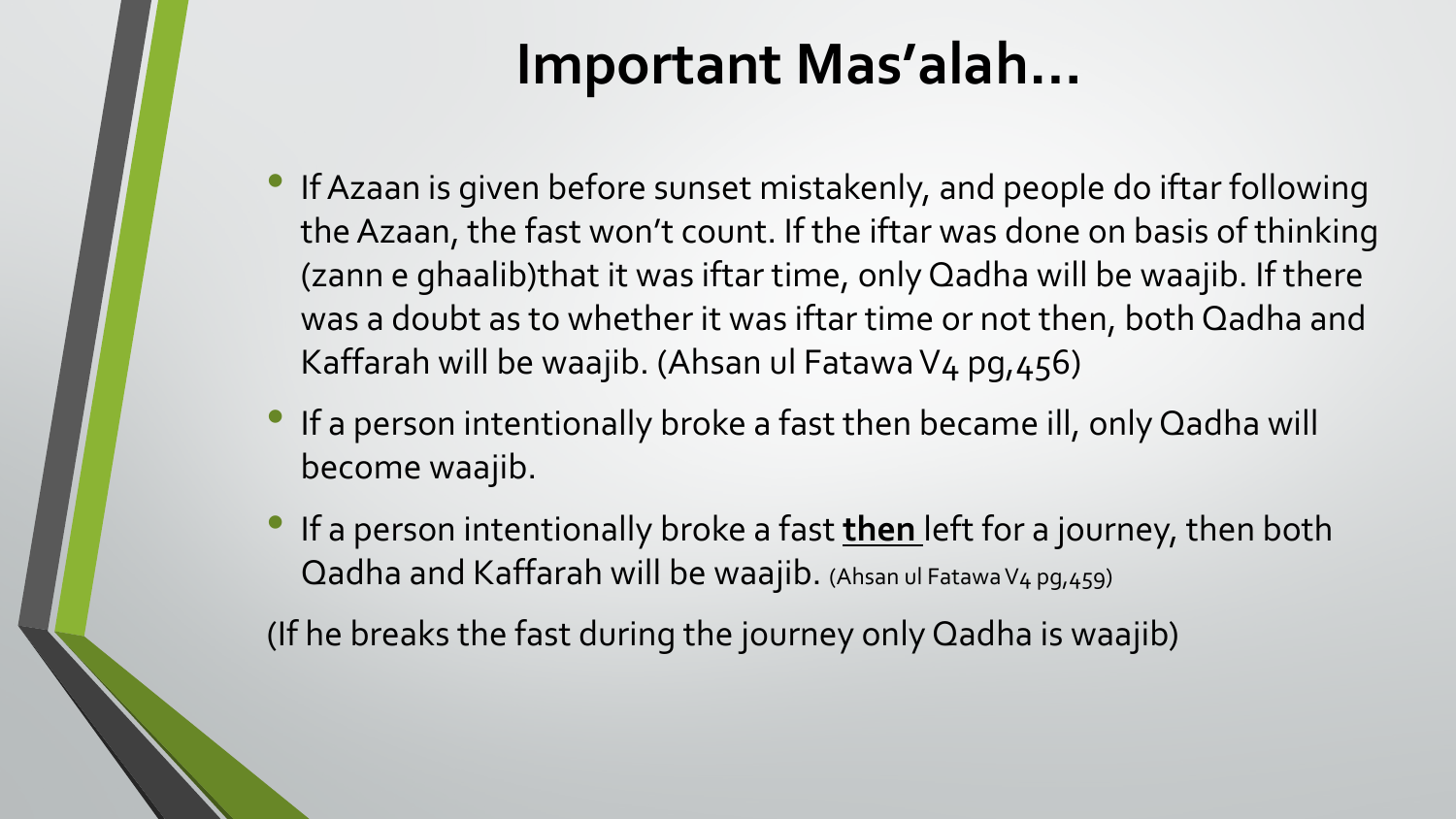### **Masa'il concerning the traveller**

**"should any one of you be sick or on a journey, then (he should fast) a number of other days" (equal to the missed ones)[al-Baqarah 2:185]**

- In principle, it is not compulsory for a person to fast in Ramadan if he/she is a Shar'ee traveller.
- If a traveller did not fast in Ramadan, he/she will have to make up for the missed fast later.
- If one is traveling by air, and wishes to fast, he may rely on the time zone of the area he is flying on.
- Nowadays, due to modern transportation, traveling relatively short distances (such as 48/54 miles or more) is easy. As a result, if one does not face undue difficulties then it will be better to fast to benefit from the virtues of fasting in the month of Ramadan.
- If a traveller kept the fast of Ramadhan and later in the day, he broke it one Qadha is required. Kaffarah will not apply. Ilm ul Fiqh pg. 450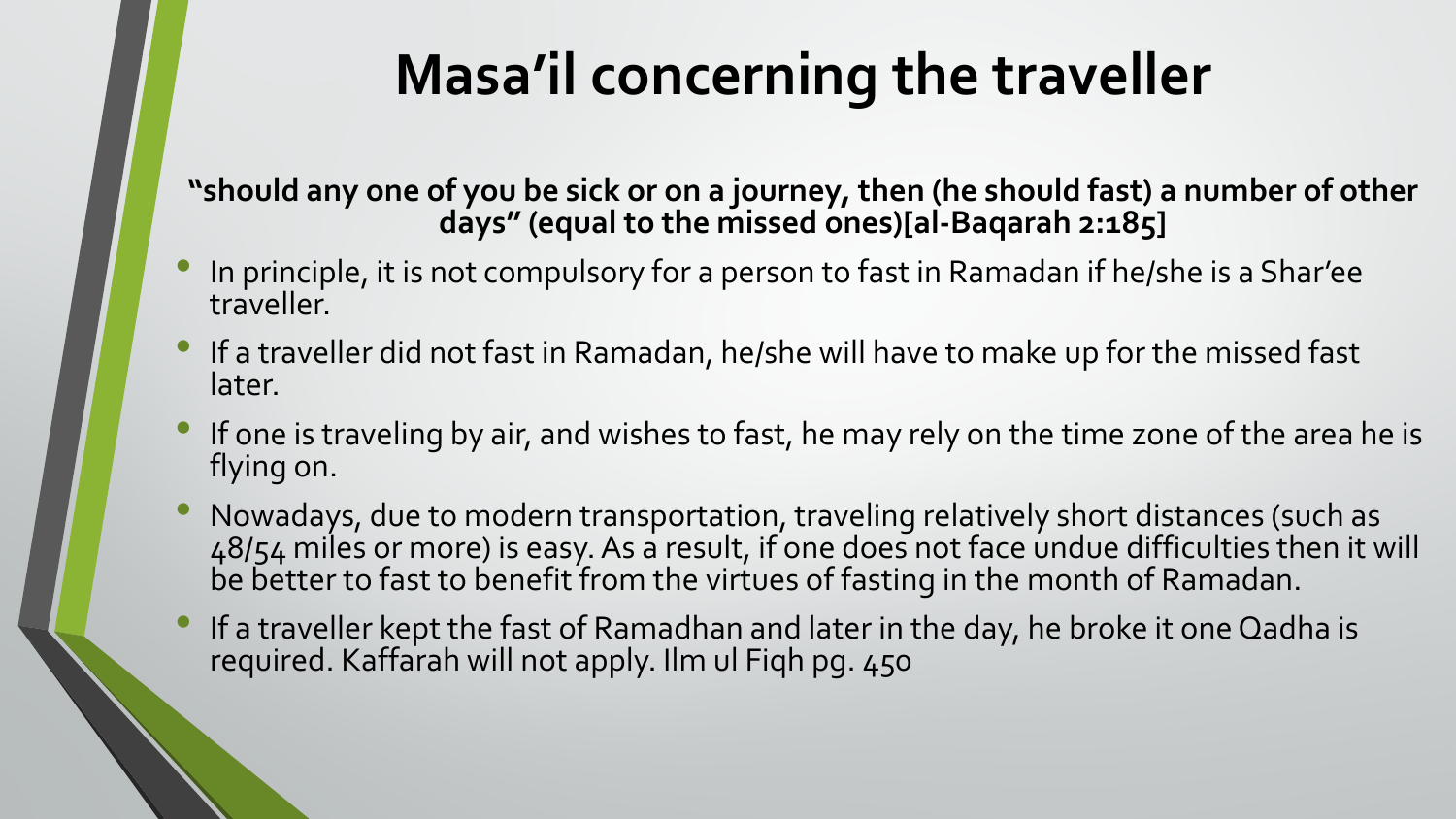- **Q.** If a person has completed his 30 fasts in a country and now travels to a country where they are still on the  $29^{th}$  day; should he fast on the 30<sup>th</sup> day with them, as this will be his  $31^{st}$  fast?
- **A.** Yes, he will fast on the 30<sup>th</sup> day with them. (Fatawa Rahimiya Vol 5 Pg. 181/Ahsan ul Fatawa Vol 4 Pg. 433)
- **Q.** If a person has kept 28 fasts and he travels to a country where they are celebrating Eid after having completed their 29 fasts; should the person celebrate Eid with them?
- **A.** He will celebrate Eid with them and keep one fast after Eid as a month is not less than 29 days. (Fatawa Rahimiya Vol 5 Pg.. 181)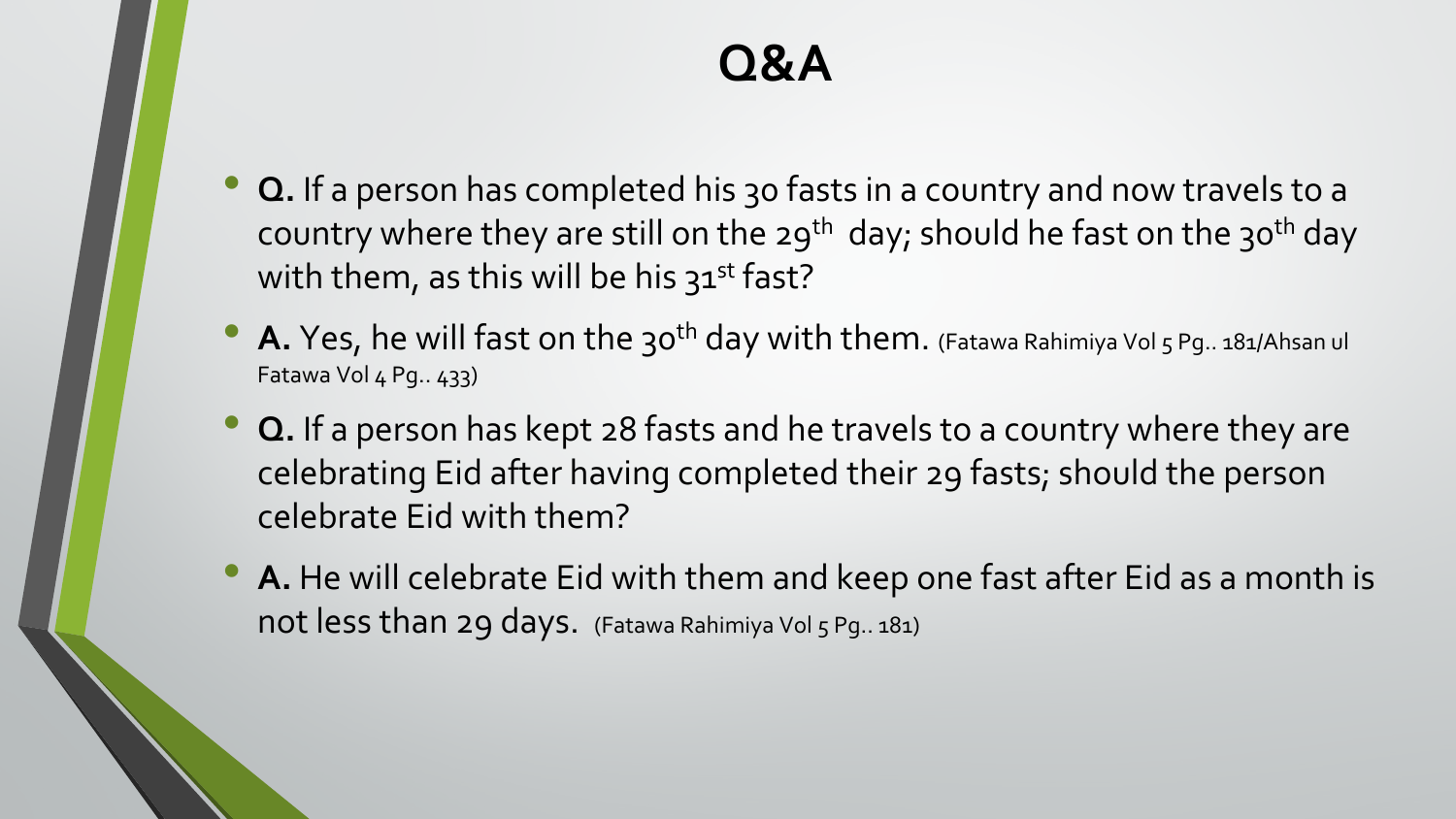#### **Q&A**

**Q.** Can I visit the Dentist for tooth extractions or fillings etc., whilst I'm fasting?

**A.** Yes, Provided that the water, blood or any other substance does not go down the throat, if it does, fast will break.

**Q.** If after keeping the fast I lost consciousness, would it break my fast? **A.** Unconsciousness will not break the fast.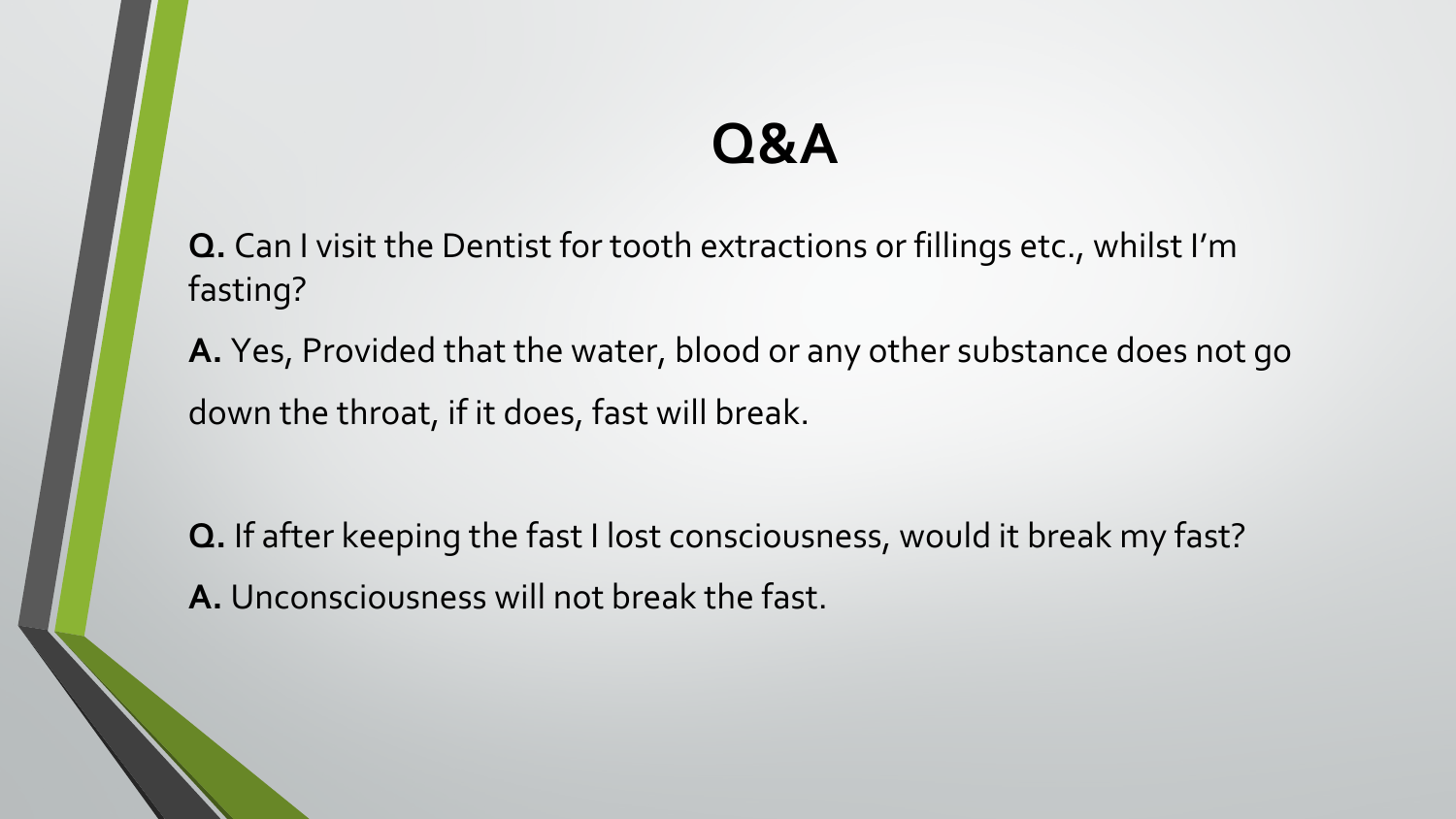### **Q&A-Diabetes Query**

- Q. I am a diabetic patient. Over the years I have been fasting in Ramadhan, now some people are saying: "Diabetics don't need to fast, they can just give Fidya", is this correct?
- A. Many Diabetics are able to fast, but don't, because of a misconception. Many a times only an adjustment in medication may be needed. They should consult a good Muslim doctor and explain their situation to him. If the doctor feels that they may fast if the medication is adjusted accordingly, they should fast.
- If the doctor advises that fasting will be detrimental to one's health, and one will not even be able to make up for the missed fasts in the short days of winter then, it will be permissible for one not to fast. They will give fidya for each missed fast.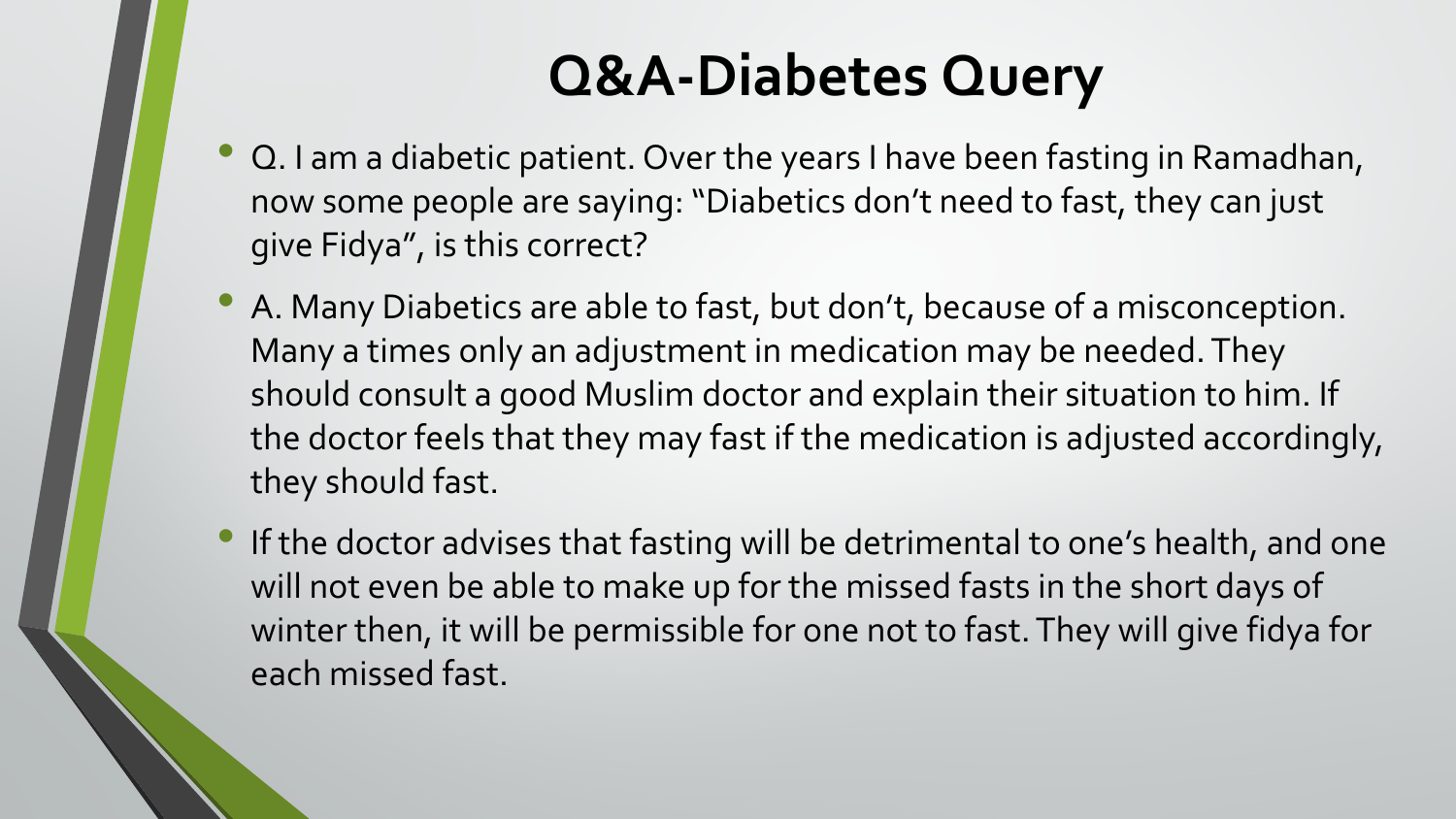#### **Q&A--Diabetes Query**

**Note:** if the Doctor's advice has not been sought, or the Doctor did not say anything and the person has some past experience or noticed certain signs whereby his heart says that fasting will be detrimental to his health, he should not fast. If he has no past experience, nor does he know anything about this sickness, then his thinking alone is not considered acceptable. (Bahishti Zewar- conditions which permit one not to fast: Masalah No 3)

- **Q.** If I did fast, I will need to continue to check my blood sugars regularly in the day, to make sure I do not have a 'Hypo'. This involves pricking my finger and extracting a few drops of blood; will this break my fast or affect it in anyway?
- **A.** It is permissible to check your blood sugars whilst fasting; checking your blood sugars will not affect your fast in anyway, nor will it break it. (Fataawa Darul Uloom Zakaria Vol 3 Pg. 290)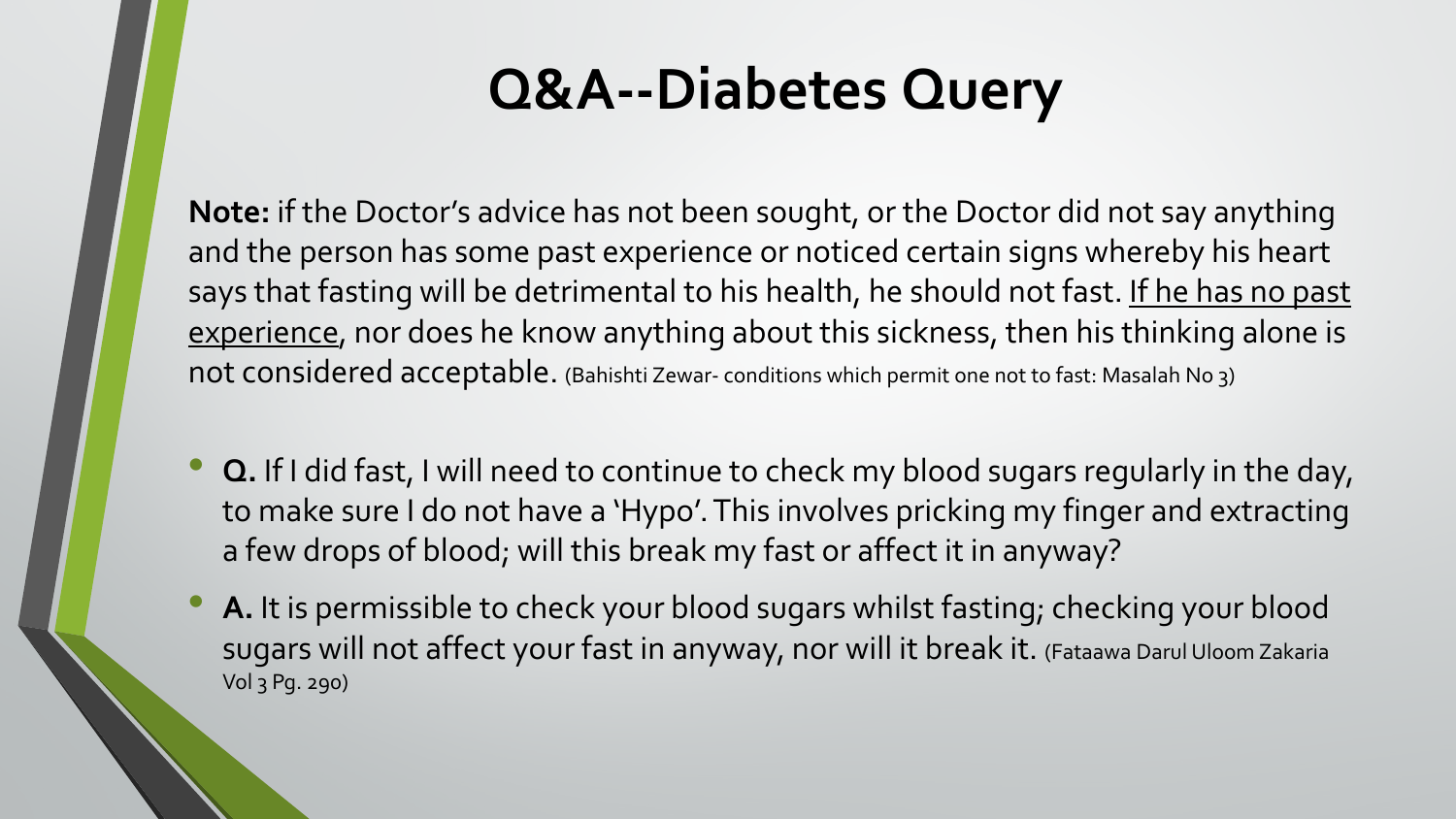#### **Q&A--Diabetes Query**

**Q.** Whilst fasting, if I find that my blood sugars are very low, or I am having a Hypo what do I do?

**A.** You will break your fast straight away. Only a Qadha will be necessary after Ramadhan. (Fatawa Aalamgeeri Vol 1 Pg. 307)

**Please be aware that you will NOT be sinful for breaking the fast. It will be obligatory for you to break the fast as self harm is not permissible in Islam.**